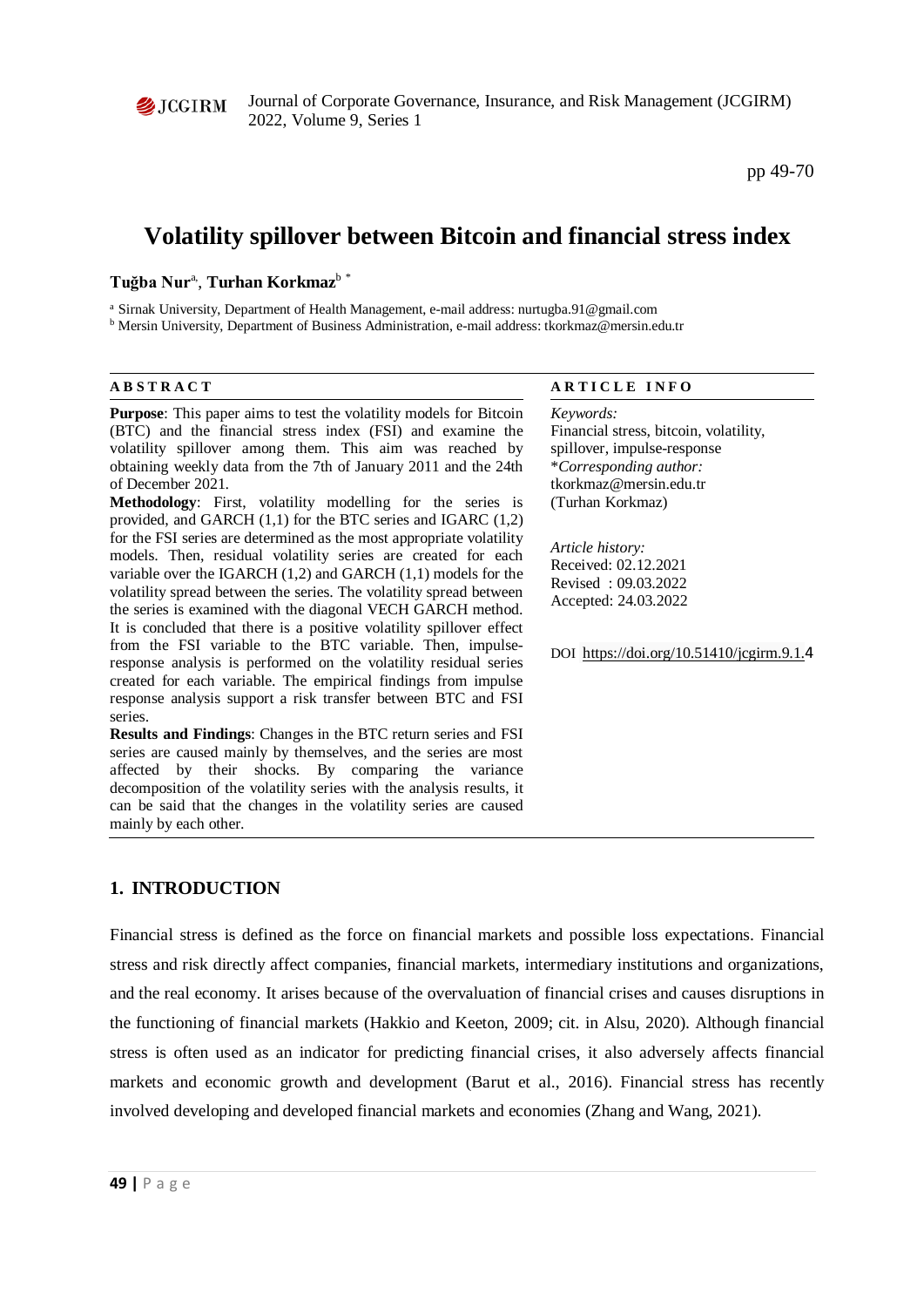There exists a vast literature on financial stress's effect on macroeconomics, financial markets, and the spillover among countries. [e.g., Sum (2012); Nazlıoğlu et al. (2015); Apostolakis (2016); MacDonald et al. (2018); Gil-Alana and Abakah (2019); Liu et al. (2021)]. However, the literature on the possible relationship between cryptocurrencies and financial stress is limited (Zhang and Wang, 2021). Attention to cryptocurrencies, considered risky investment instruments, is increasing daily. Therefore, it is essential to investigate whether the variance resulting from sudden changes in cryptocurrencies has a spillover relationship with the conflict resulting from sudden changes in the financial stress index, which shows the possible loss in financial markets. This paper examines the volatility modelling of Bitcoin, the financial stress index and the volatility spillover among them. The results are expected to have implications on investors' risk predictions.

This paper examines the volatility model of Bitcoin and the financial stress index for the period between the 7th of January 2011 and the 24th of December 2021 and consists of four sections. *The introduction* in the first section provides general information on the subject. The second section covers *the Literature Review*. The third section, *Methodology*, presents the research model and related empirical findings. Finally, the study is concluded by evaluating these empirical findings.

# **2. LITERATURE REVIEW**

The literature review on the subject clearly shows a limited number of studies examining the volatility spillover among the financial stress index and cryptocurrencies. In contrast, the studies on the volatility spillover among macroeconomic variables, stock markets, financial stress index and cryptocurrencies are outnumbered, as given below.

#### *Studies on volatility modelling and volatility spillover in the financial stress index:*

Nazlıoğlu et al.'s (2015) paper examines the volatility spillover between WTI crude oil prices and Cleveland financial stress index for the pre-crisis, in-crisis, and post-crisis periods between 1991 and 2014, pointing to a causality relationship that was found in oil prices to financial stress index in the precrisis period and from financial stress to oil prices in the post-crisis period. Besides, the impulse response analysis concludes that the volatility spillover pattern has similar dynamics in the pre-and postcrisis periods. Apostolakis (2016) examines the spillover of financial stress in five Asian countries (China, South Korea, Malaysia, Thailand, and the Philippines), empirically finding that China impacts financial stress in other countries. In their study, MacDonald et al. (2018) examine the volatility spillover among Eurozone economies and financial markets using financial stress indices employing the GARCH model. Their findings reveal that financial stress spillover significantly affects the Eurozone banking and money markets. In their study, Gil-Alana and Abakah (2021) examine the stochastic characteristics of financial stress indices of 10 Asian countries and how they are transmitted among countries. They found that shocks will have temporary but long-term effects for all nations, and the

PAGE 50| Journal of Corporate Governance, Insurance, and Risk Management | 2022, VOL. 9, Series. 1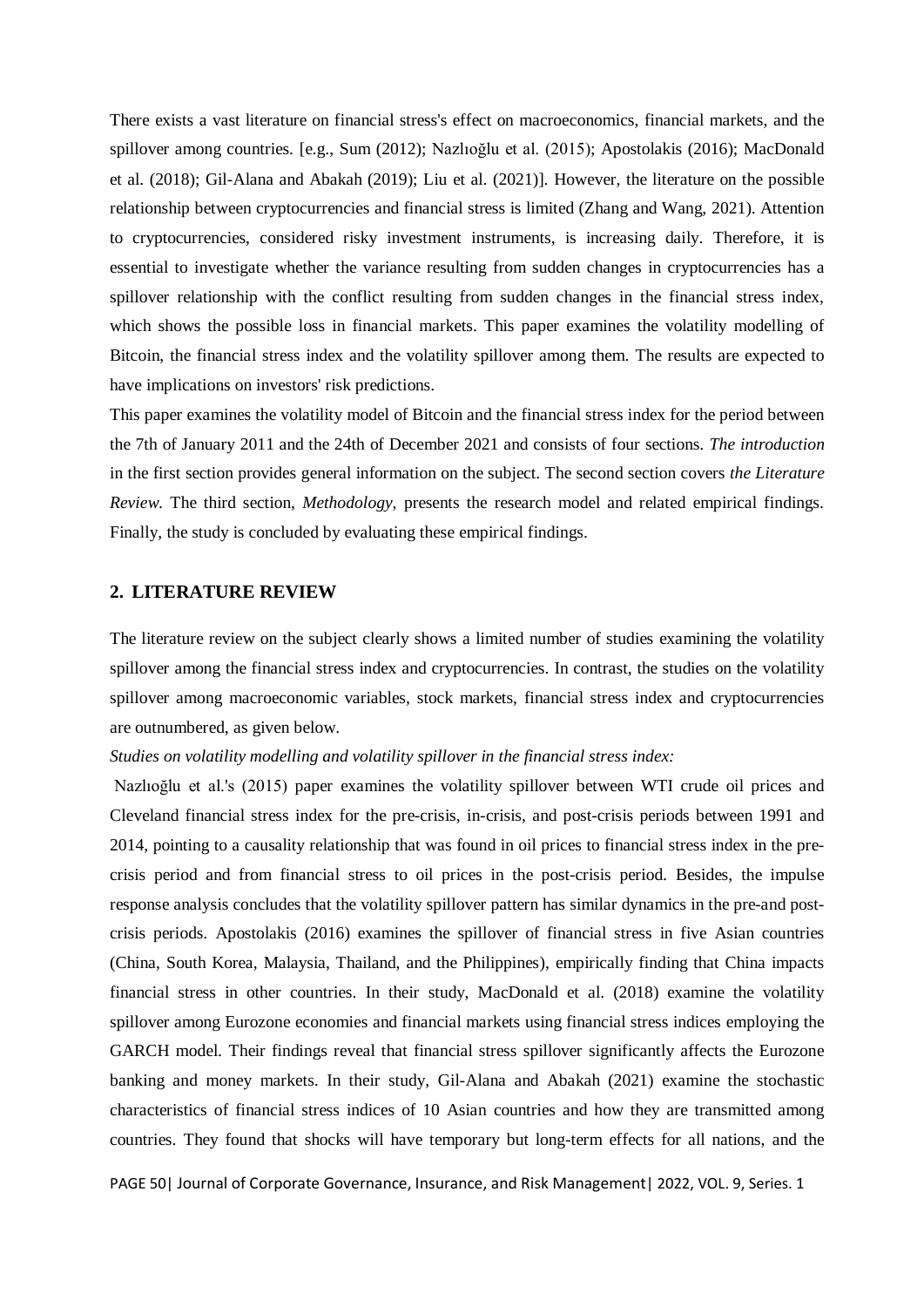spillover of financial stress among Japan and smaller economies is faster than in China. Zhang and Wang's (2021) study examines the volatility spillover of the financial stress index in China and the U.S. between gold and Bitcoin. They report that the financial stress index has a medium-term effect on gold prices in the U.S. during periods of uncertainty. It has a short-term impact on Bitcoin, while the financial stress index in China has a medium-term impact on Bitcoin. Apostolakis et al. (2021) examined the relationship between non-financial Brent oil market prices and financial stress and economic policy uncertainties in Group of Seven (G7) countries. Findings show that oil price volatility has a more significant spillover to financial stress and monetary policy uncertainty during COVID-19. Oil price uncertainty is associated with more financial stress for some G7 countries. In their study, Liu et al. (2021) examined the effects of different oil price shocks on China's financial stress index. They found that oil supply shocks have a significant positive impact on financial stress in case of low volatility, while demand shocks have a detrimental effect on financial stress.

#### *Studies on volatility modelling and volatility spillover in cryptocurrencies:*

Bouri et al. (2018) studied the volatility spillover among Bitcoin and stocks, commodities, foreign currency, and bonds from 2010 to 2017 under bear and bull market conditions. They reveal that the volatility spillover from stocks, commodities and exchange rates to Bitcoin is more significant than the volatility spillover from Bitcoin to stocks, commodities and exchange rates. Kumar and Anandarao (2019) examine the volatility spillover among Bitcoin, Ethereum, Ripple, and Litecoin for 2015-2018 using the dynamic conditional correlation-GARCH method. They identify a volatility spillover between Ethereum and Litecoin. In their study, Vardar and Aydoğan (2019) examined the volatility spillover between Bitcoin and conventional assets such as equities, bonds, and currencies between 2010 and 2018 using VAR-GARCH and BEKK methods. Their findings point out a one-way spillover effect from the bond market to Bitcoin. Katsiampa et al.'s (2019) study examined the volatility structure and the volatility spillover among Bitcoin, Litecoin, and Ethereum. They identify a two-way volatility spillover between Bitcoin and Ethereum and Bitcoin and Litecoin. Finally, Zhang and He (2021) examined the spillover effect among Bitcoin, gold, crude oil, and stock markets. They found that Bitcoin does not have a significant spillover effect compared to other assets, and there is a one-way volatility spillover between gold and stock markets.

# **3. EMPIRICAL ANALYSIS**

#### **3.1. Data**

This paper aims to examine the volatility model of Bitcoin and the financial stress index for the period between the 7th of January 2011 and the 24th of December 2021 using weekly data and the volatility spillover among them.

PAGE 51 | Journal of Corporate Governance, Insurance, and Risk Management | 2022, VOL. 9, Series. 1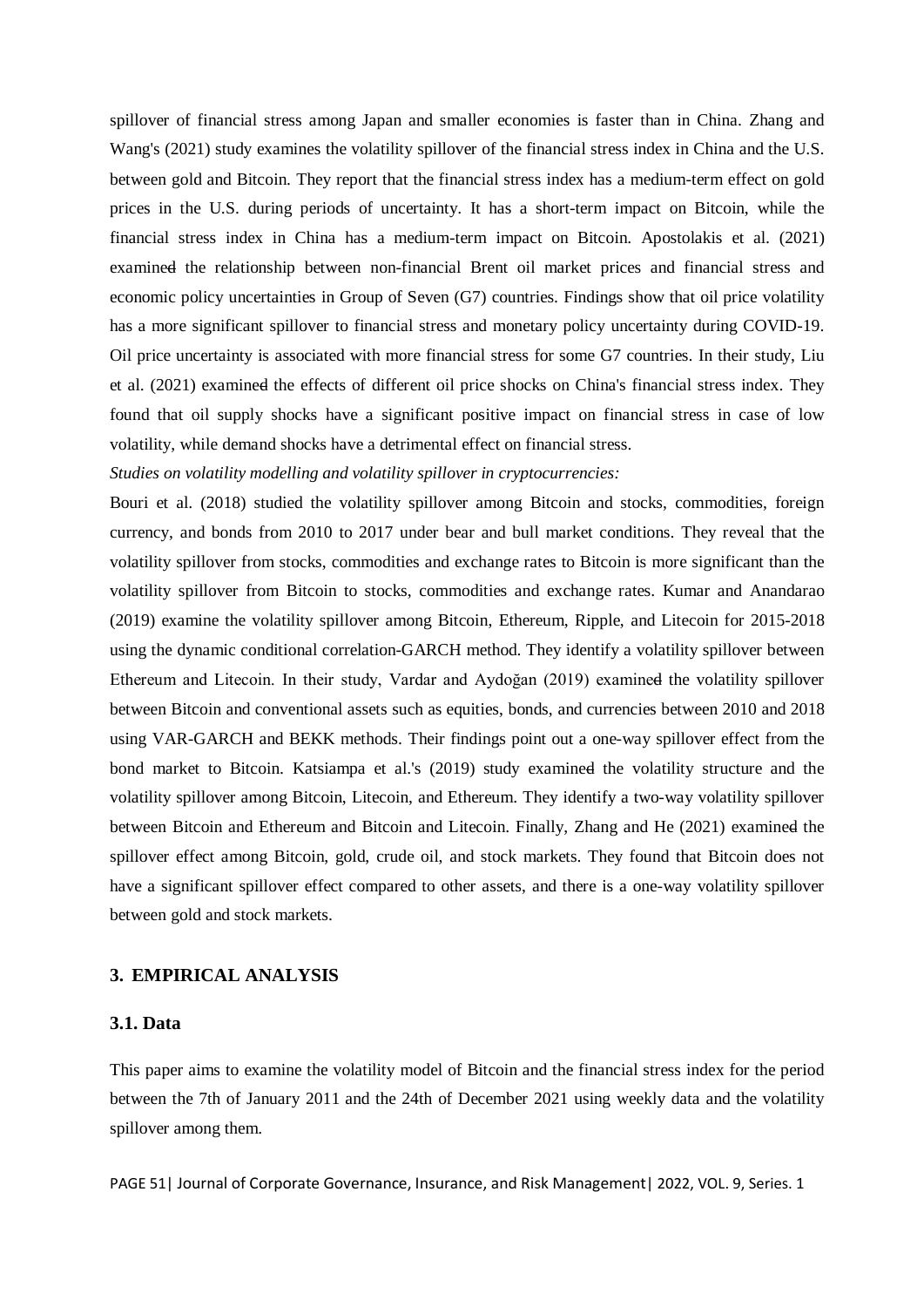Firstly, continuous returns are calculated using the formula in equation 1 using the Bitcoin weekly price series.

$$
R_t = \ln\left(\frac{P_t}{P_{t-1}}\right) \tag{1}
$$

St. Louis Fed Financial Stress Index is a proxy for the financial stress variable. St. Louis Fed Financial Stress Index is designed with an average zero value. Zero indicates normal market conditions, negative values indicate below-average financial market stress, and positive values indicate above-average financial market stress (fred.stlouisfed.org). Secondary data on the financial stress index and the Bitcoin price variables are obtained from *fred.stlouisfed.org* and *investing.com* websites.

# **3.2. Methodology**

The stationarity of the series is checked by ADF and P.P. tests to examine the volatility spillover between the financial stress index and Bitcoin.

The equations for the ADF test are as follows:

$$
\Delta y_{t} = \gamma y_{t-1} + \sum_{i=2}^{p} \beta_{i} \Delta y_{t-i+1} + e_{t} \varepsilon_{t} \sim \text{WN}(0, \sigma^{2})
$$
\n<sup>(2)</sup>

$$
\Delta y_{t} = c + \gamma y_{t-1} + \sum_{i=2}^{p} \beta_{i} \Delta y_{t-i+1} + e_{t} \varepsilon_{t} \sim \text{WN}(0, \sigma^{2})
$$
\n(3)

$$
\Delta y_{t} = c + \gamma y_{t-1} + \delta_{2} t \sum_{i=2}^{p} \beta_{i} \Delta y_{t-i+1} + e_{t} \varepsilon_{t} \sim \text{WN}(0, \sigma^{2})
$$
\n(4)

The equation for the PP test is as follows:

$$
\Delta Y t = \alpha + \rho Y_{T-1} + \mu_T \tag{5}
$$

After checking the stationarity of the series, the best fitting ARMA model is determined according to the appropriate lag duration based on the Schwarz information criterion. Finally, the ARMA process is based on the assumption that the series is stationary, and A.R. (p), M.A. (q) and their combination ARMA (p,q) are applied to stationary processes.

The equation for the AR process is as follows:

$$
Y_t - \delta = \alpha_t (Y_{t-1} - \delta) + \alpha + \delta + \mu_T
$$
\n(6)

The equation for the MA process is as follows:

$$
Y_{t} = \mu_{T} + \beta_{0}\mu_{T} + \beta_{1}\mu_{T-1}
$$
\n(7)

The equation is as follows when the Y time series fits both AR and MA processes:

$$
X_{t} = e_{t} + \sum_{i=1}^{p} \Phi i X_{t-1} + \sum_{i=1}^{p} \Omega i e_{ti}
$$
 (8)

After determining the best fitting initial ARMA model, we examined whether heteroscedasticity and autocorrelation problems related to the model's error term and whether the series contained nonlinearity. Since the series have heteroscedasticity, autocorrelation problems, and nonlinearity, it is determined that the ARCH/GARCH models are required for volatility forecasting instead of the ARMA model. Various symmetric and asymmetric GARCH models select the most fitted model for volatility forecasting. The equations of the models that exceed only the significance and parameter constraints used in the study are provided below:

PAGE 52 | Journal of Corporate Governance, Insurance, and Risk Management | 2022, VOL. 9, Series. 1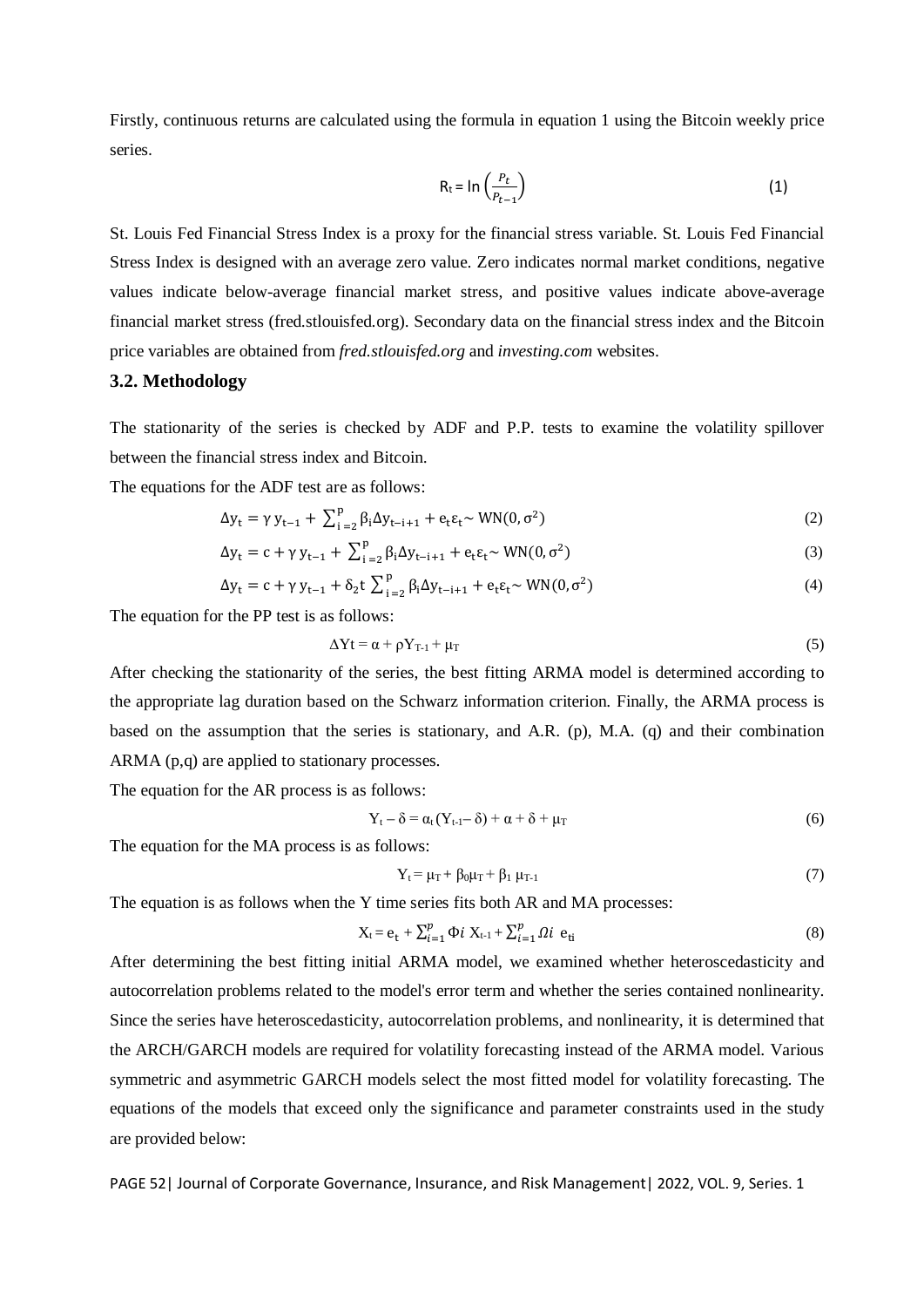The equation for the GARCH (p, q) model is as follows:

$$
h_t = \alpha_0 + \alpha_1 \varepsilon_{t-1}^2 + \beta_1 h_{t-1} \tag{9}
$$

The equation for the IGARCH (p, q) model is as follows:

$$
h_{t} = \alpha_{0} + \alpha_{1} \varepsilon_{t-1}^{2} + (1-\beta_{1})h t_{1}
$$
\n(10)

Following the forecasting of volatility for the series, residual volatility series (GARCH conditional variance series) is created for each variable through IGARCH (1,2), GARCH (1,1) models to identify the volatility spillover among series [Nazlıoğlu et al. (2015); Jan and Jebran (2015)]. Then, spillover, impulse-response, and variance decomposition analyses are performed on these series. First, the volatility spillover among series is examined using the Diagonal VECH method.

The equation for the diagonal VECH model is as follows:

$$
\text{vech}(\text{ht}) = c + \sum_{j=1}^{q} A_j \text{ } \text{vech}(\varepsilon_{t-j} \varepsilon'_{t-j}) + \sum_{j=1}^{q} G_j \text{ } \text{vech}(\text{h}_{t-1}) \tag{11}
$$

A standard VAR model is created to perform impulse-response and variance decomposition analyses among volatility series. The equations related to the VAR model are as follows:

$$
BTCVOL_t = a_1 + \sum_{i=1}^{p} b_{1i} BTCVOL_{t-i} + \sum_{i=1}^{p} b_{2i} FSIVOL_{t-i} + v_{1t}
$$
\n(12)

$$
FSIVOL_{t} = c_{1} + \sum_{i=1}^{p} d_{1i}FSIVOL_{t-i} + \sum_{i=1}^{p} d_{2i}BTCVOL_{t-i} + v_{2t}
$$
\n(13)

An impulse-effect analysis is performed using the VAR model. The equation regarding to the impulseeffect analysis is as follows:

$$
\begin{bmatrix} \text{FSIVOL}_{t} \\ \text{BTCVOL}_{t} \end{bmatrix} = \begin{bmatrix} a_{10} \\ a_{20} \end{bmatrix} + \begin{bmatrix} a_{11} & a_{12} \\ a_{21} & a_{22} \end{bmatrix} \begin{bmatrix} \text{FSIVOL}_{t-1} \\ \text{BTCVOL}_{t-1} \end{bmatrix} + \begin{bmatrix} e_{1t} \\ e_{2t} \end{bmatrix}
$$
(14)

Following the impulse-response analysis, variance decomposition analysis determines which variables most affect a particular variable. The equation is represented as follows:

$$
\frac{\sigma_{\text{FSIVOL}}^2[\Phi_{11}^2(0) + \Phi_{11}^2(1) + \dots + \Phi_{11}^2(n-1)]}{\sigma_{\text{BTCVDL}}^2(n)}\tag{15}
$$

$$
\frac{\sigma_{\text{BTCVOL}}^2[\Phi_{12}^2(1) + \Phi_{12}^2(1) + \dots + \Phi_{12}^2(n-1)]}{\sigma_{\text{FSIVOL}}^2(n)}\tag{16}
$$

The empirical findings provided are given below in the following sections.

## **3.3. Volatility Forecasting Test Results**

The descriptive statistics related to the Financial Stress Index (FSI) and Bitcoin (BTC) series are provided in Table 1 due to the analysis performed for volatility forecasting.

|                 | <b>BTC</b>  | <b>FSI</b>  |
|-----------------|-------------|-------------|
| Average         | 1.878276    | $-0.297696$ |
| Median          | 1.365697    | $-0.404600$ |
| Maximum         | 82.29064    | 5.419600    |
| Minimum         | $-71,56200$ | $-1.131100$ |
| Std. Dev.       | 15.03587    | 0.595110    |
| <b>Skewness</b> | 0.460501    | 3.970257    |
| Kurtosis        | 9.349392    | 32.15070    |

**Table1.** Descriptive statistics

PAGE 53 | Journal of Corporate Governance, Insurance, and Risk Management | 2022, VOL. 9, Series. 1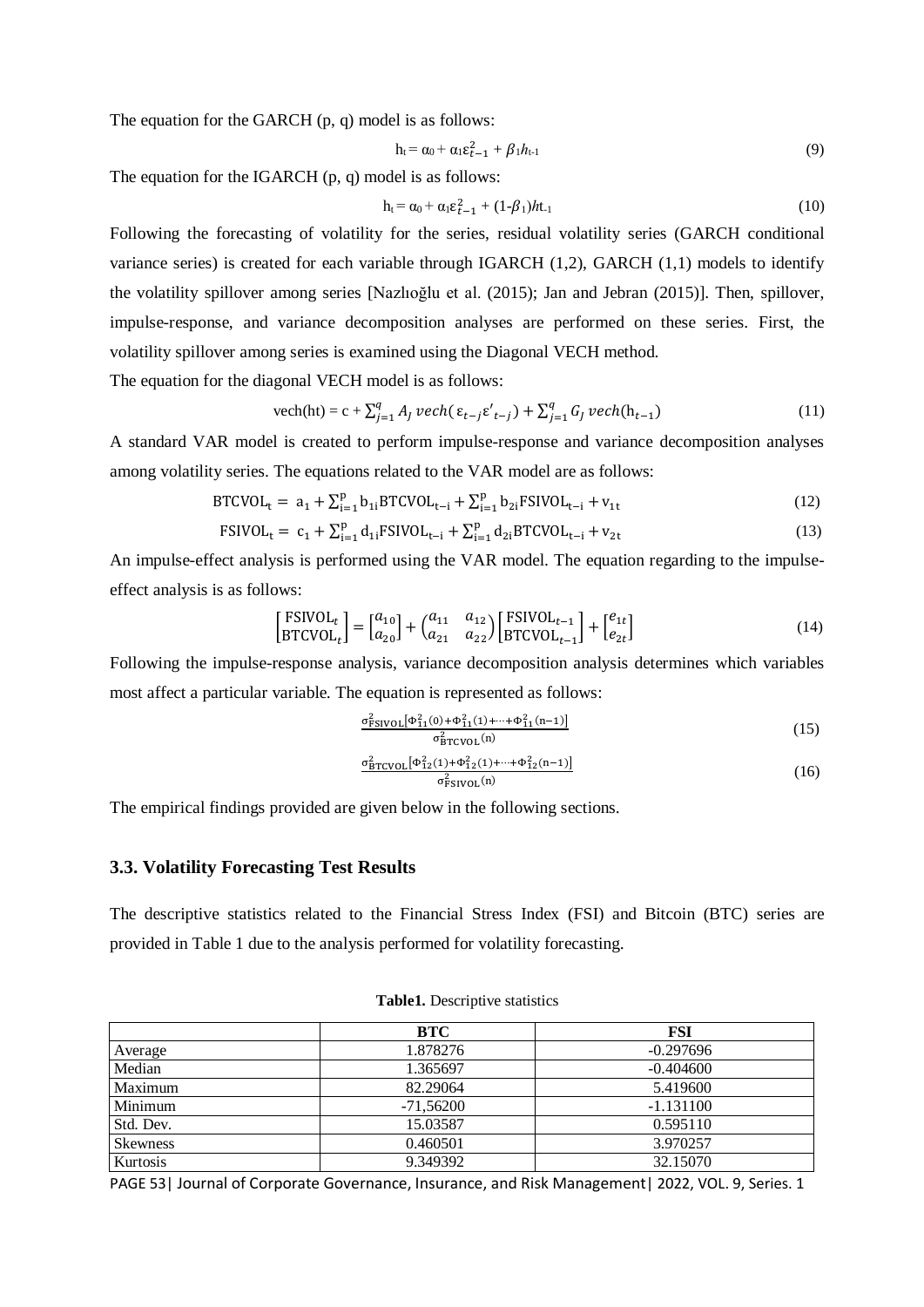| Jarque-Bera | 974.1916 | 21603.29 |
|-------------|----------|----------|
| Probability | .000000  | .000000  |
| Observation | 568      | 568      |

Descriptive statistics show that the average value for the BTC series is 1.878 and -2.297 for the FSI series, and the standard deviation in the BTC series is higher than in the FSI series. The J-B probability of the series is less than 0.05, which is the critical value. Thus, the series is not normally distributed. Then, the stationarity of the series is checked. The graphs of BTC series return and FSI series index values are demonstrated in Figure 1.





Series graphs show an upward and downward trend and fluctuate around a fixed average value, and there is a deviation from the average in the FSI index only in 2020. Therefore, even though it can be deducted from the graphs that the series is stationary, this result needs to be supported by unit root tests. The unit root test results are shown in Table 2.

| <b>BTC</b>                |             |                   |               |                    |             |       |                 |
|---------------------------|-------------|-------------------|---------------|--------------------|-------------|-------|-----------------|
|                           | <b>Test</b> | <b>Difference</b> | $\frac{6}{9}$ | Critical V.        | t-sta.      | Prob. | <b>Decision</b> |
|                           |             |                   | 1%            | $-3.441$           |             |       |                 |
|                           | ADF         | Level             | 5%            | $-2.866$           | $-23.255$   | 0.000 | I(0)            |
| <b>Constant</b>           |             |                   | 10%           | $-2.569$           |             |       |                 |
|                           |             |                   | 1%            | $-3.441$           |             |       |                 |
|                           | PP          | Level             | 5%            | $-2.866$           | $-23.751$   | 0.000 | I(0)            |
|                           |             |                   | 10%           | $-2.569$           |             |       |                 |
|                           | <b>Test</b> | <b>Difference</b> | $\frac{0}{0}$ | Critical V.        | t-sta.      | Prob. | <b>Decision</b> |
|                           |             |                   | 1%            | $-3.974294$        |             |       |                 |
|                           | ADF         | Level             | 5%            | $-3.417751$        | $-23.285$   | 0.000 | I(0)            |
| <b>Constant and Trend</b> |             |                   | 10%           | $-3.131313$        |             |       |                 |
|                           |             |                   | 1%            | -3.974294          |             |       |                 |
|                           | PP          | Level             | 5%            | $-3.417751$        | $-23.751$   | 0.000 | I(0)            |
|                           |             |                   | 10%           | $-3.131313$        |             |       |                 |
| FSI                       |             |                   |               |                    |             |       |                 |
|                           | <b>Test</b> | <b>Difference</b> | $\frac{6}{6}$ | <b>Critical V.</b> | t-sta.      | Prob. | <b>Decision</b> |
| <b>Constant</b>           | ADF         | Level             | 1%            | $-3.441573$        | $-5.607164$ | 0.000 | I(0)            |
|                           |             | 5%                | $-2.866383$   |                    |             |       |                 |

PAGE 54| Journal of Corporate Governance, Insurance, and Risk Management| 2022, VOL. 9, Series. 1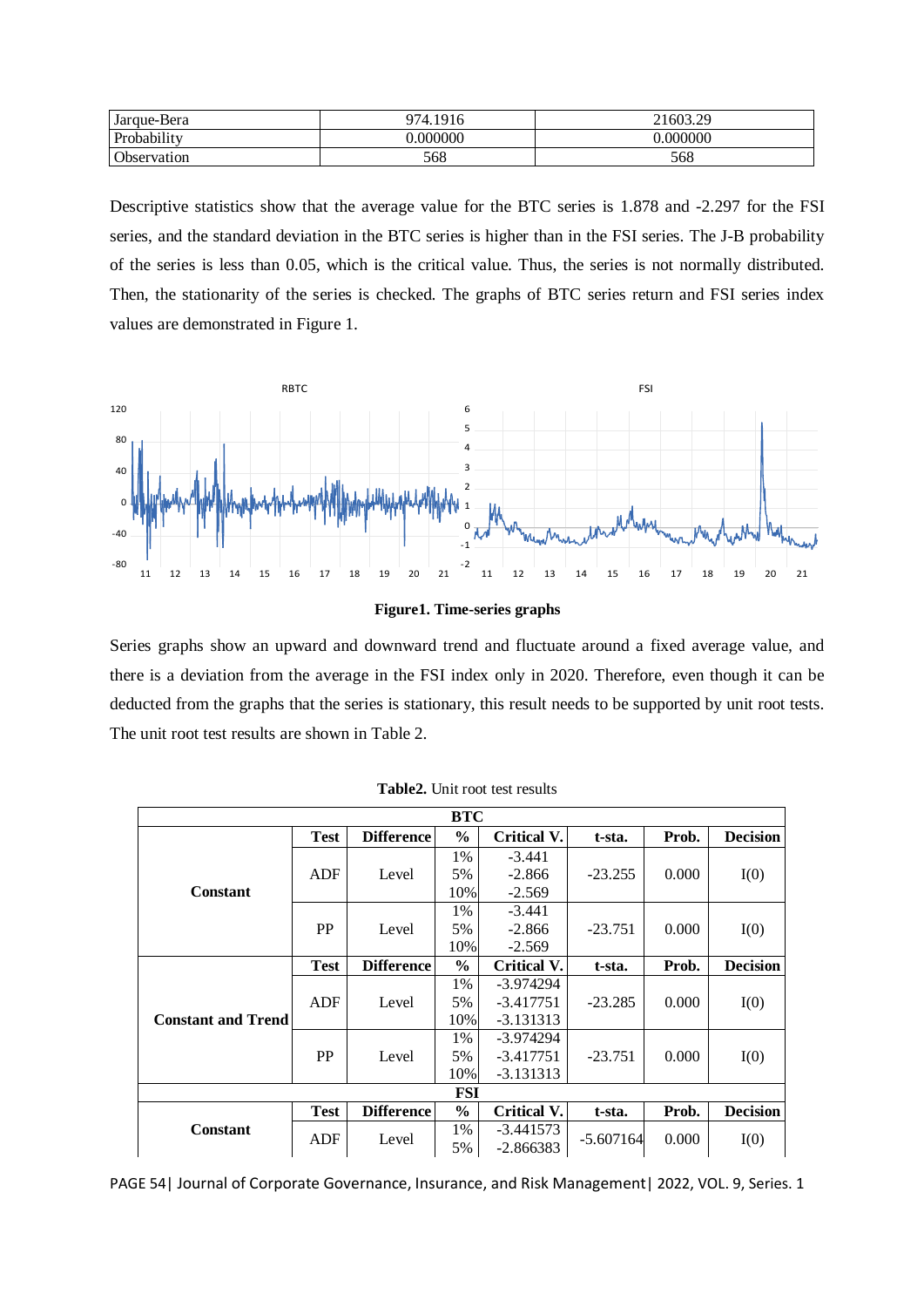|                           |             |                   | 10%           | $-2.569409$        |             |       |                 |
|---------------------------|-------------|-------------------|---------------|--------------------|-------------|-------|-----------------|
|                           |             |                   | 1%            | $-3.441573$        |             |       |                 |
|                           | PP          | Level             | 5%            | $-2.866383$        | $-5.618457$ | 0.000 | I(0)            |
|                           |             |                   | 10%           | $-2.569409$        |             |       |                 |
|                           | <b>Test</b> | <b>Difference</b> | $\frac{6}{9}$ | <b>Critical V.</b> | t-sta.      | Prob. | <b>Decision</b> |
|                           |             |                   | 1%            | $-3.974208$        |             |       |                 |
|                           | <b>ADF</b>  | Level             | 5%            | $-3.417709$        | $-5.648490$ | 0.000 | I(0)            |
| <b>Constant and Trend</b> |             |                   | 10%           | $-3.131288$        |             |       |                 |
|                           |             |                   | 1%            | $-3.974208$        |             |       |                 |
|                           | PP          | Level             | 5%            | $-3.417709$        | $-5.663060$ | 0.000 | I(0)            |
|                           |             |                   | 10%           | $-3.131288$        |             |       |                 |

When ADF and P.P. test results for the BTC and FSI series are examined, it is observed that the probability values calculated for both tests, both in constant and inconstant and trend, are smaller than 0.05, which is the critical value. Therefore, the null hypothesis of "there is a unit root" in both series is rejected, and it is concluded that both sequences are stationary. As a result of the stationarity analyses, the most fitting initial ARMA model for the series was determined based on the Schwarz Information Criteria. Combinations calculated up to the fifth lag are shown in Table 3.

|          |          |          | <b>BTC</b>     |          |                          |          |
|----------|----------|----------|----------------|----------|--------------------------|----------|
| AR/MA    | $\Omega$ |          | 2              | 3        | $\overline{\mathcal{A}}$ | 5        |
| $\theta$ | 8.260514 | 8.266947 | 8.260446       | 8.255852 | 8.257992                 | 8.247327 |
|          | 8.266829 | 8.258340 | 8.254330       | 8.249911 | 8.253265                 | 8.248490 |
| 2        | 8.260588 | 8.254757 | 8.257759       | 8.250889 | 8.252859                 | 8.251929 |
| 3        | 8.252045 | 8.249775 | 8.249349       | 8.251738 | 8.255259                 | 8.250155 |
| 4        | 8.254118 | 8.250668 | 8.252472       | 8.255259 | 8.233311                 | 8.255323 |
| 5        | 8.248009 | 8.250706 | 8.252441       | 8.253120 | 8.255088                 | 8.254632 |
|          |          |          | <b>FSI</b>     |          |                          |          |
| AR/MA    | $\Omega$ |          | $\mathfrak{D}$ | 3        | 4                        | 5        |
| 0        | 1.801617 | 1.001182 | 0.555724       | 0.418303 | 0.352782                 | 0.263038 |
|          | 0.200505 | 0.194335 | 0.196242       | 0.191618 | 0.194728                 | 0.198176 |
| 2        | 0.193791 | 0.197266 | 0.192423       | 0.194831 | 0.198242                 | 0.201031 |
| 3        | 0.197195 | 0.193227 | 0.188459       | 0.189322 | 0.191728                 | 0.189706 |
| 4        | 0.194107 | 0.196079 | 0.189838       | 0.194135 | 0.193312                 | 0.191365 |
| 5        | 0.196253 | 0.199480 | 0.191896       | 0.193444 | 0.196825                 | 0.194647 |

**Table 3.** Selection of ARMA (p/q) according to the Schwarz Information Criterion

According to the Schwarz Information Criterion, the ARMA (4,4) model with the lowest coefficient for the BTC series and the ARMA (3,2) model with the lowest coefficient for the FSI series are identified as the best fitting initial models. After determining the best appropriate ARMA model for the series, heteroscedasticity, autocorrelation problems, and whether the series include nonlinearity are examined using ARCH LM heteroscedasticity, error terms correlograms, and BDS linearity tests. The test results are shown in Table 4.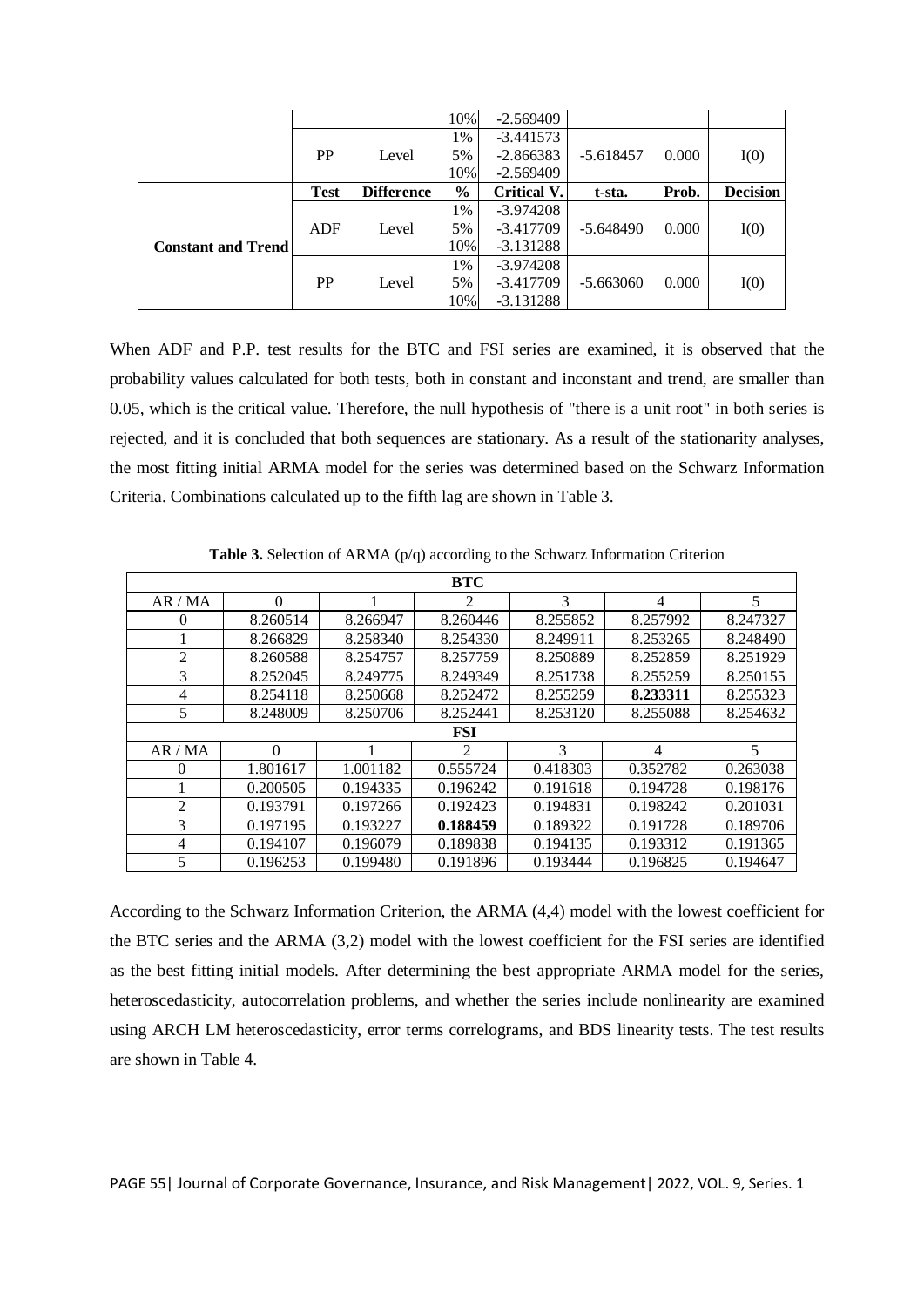| <b>BTC</b>                     |                                    |                               |                     |                    |  |
|--------------------------------|------------------------------------|-------------------------------|---------------------|--------------------|--|
| <b>ARMA (4,4)</b>              | Observed $\overline{\mathbf{R}^2}$ | $\overline{R^2}$ Significance | <b>F</b> Statistic  | F Sta. Signf.      |  |
| 1st Lag                        | 48.07719                           | 0.0000                        | 52.34615            | 0.0000             |  |
| 5th Lag                        | 80.75637                           | 0.0000                        | 18.65501            | 0.0000             |  |
| 10th Lag                       | 92.62959                           | 0.0000                        | 10.88775            | 0.0000             |  |
| 20th Lag                       | 122.2177                           | 0.0000                        | 7.563578            | 0.0000             |  |
| 30th Lag                       | 119.2139                           | 0.0000                        | 4.810845            | 0.0000             |  |
| <b>ARMA (4,4)</b>              | AC                                 | <b>PAC</b>                    | <b>Q-Statistics</b> | Probability        |  |
| 1st Lag                        | 0.291                              | 0.291                         | 48.395              | 0.000              |  |
| 5th Lag                        | 0.108                              | 0.035                         | 136.00              | 0.000              |  |
| 10th Lag                       | 0.153                              | 0.118                         | 161.33              | 0.000              |  |
| 20th Lag                       | 0.016                              | 0.033                         | 255.13              | 0.000              |  |
| 30th Lag                       | 0.030                              | 0.047                         | 258.47              | 0.000              |  |
| <b>Size</b>                    | <b>BDS</b> Sta.                    | <b>Std. Error</b>             | z-Statistics        | Probability        |  |
| $\overline{c}$                 | 0.041107                           | 0.004362                      | 9.422850            | 0.0000             |  |
| $\overline{3}$                 | 0.079230                           | 0.006942                      | 11.41387            | 0.0000             |  |
| $\overline{4}$                 | 0.100859                           | 0.008279                      | 12.18270            | 0.0000             |  |
| 5                              | 0.110233                           | 0.008644                      | 12.75311            | 0.0000             |  |
| 6                              | 0.110657                           | 0.008351                      | 13.25117            | 0.0000             |  |
|                                |                                    | <b>FSI</b>                    |                     |                    |  |
| <b>ARMA (3,2)</b>              | Observed $\mathbb{R}^2$            | $\overline{R^2}$ Significance | <b>F</b> Statistic  | F Sta. Signf.      |  |
| 1st Lag                        | 112.7465                           | 0.0000                        | 140.2340            | 0.0000             |  |
| 5th Lag                        | 164.4355                           | 0.0000                        | 45.96022            | 0.0000             |  |
| 10th Lag                       | 169.5418                           | 0.0000                        | 23.87371            | 0.0000             |  |
| 20th Lag                       | 166.9276                           | 0.0000                        | 11.54254            | 0.0000             |  |
| 30th Lag                       | 163.4979                           | 0.0000                        | 7.378104            | 0.0000             |  |
| $\overline{\text{ARMA}}$ (3,2) | $\overline{AC}$                    | <b>PAC</b>                    | <b>Q-Statistics</b> | Probability        |  |
| 1st Lag                        | 0.446                              | 0.446                         | 113.53              | 0.000              |  |
| 5th Lag                        | 0.116                              | 0.085                         | 258.92              | 0.000              |  |
| 10th Lag                       | 0.006                              | 0.013                         | 265.15              | 0.000              |  |
| 20th Lag                       | $-0.015$                           | $-0.005$                      | 266.06              | 0.000              |  |
| 30th Lag                       | 0.002                              | 0.000                         | 266.28              | 0.000              |  |
| <b>Size</b>                    | <b>BDS</b> Sta.                    | <b>Std. Error</b>             | z-Statistics        | <b>Probability</b> |  |
| $\overline{2}$                 | 0.131621                           | 0.003439                      | 38.26959            | 0.0000             |  |
| $\overline{3}$                 | 0.222350                           | 0.005454                      | 40.76747            | 0.0000             |  |
| $\overline{\mathcal{L}}$       | 0.279196                           | 0.006481                      | 43.08209            | 0.0000             |  |
| 5                              | 0.312601                           | 0.006740                      | 46.38252            | 0.0000             |  |
| 6                              | 0.328728                           | 0.006485                      | 50.68992            | 0.0000             |  |

**Table 4.** ARCH LM Heteroscedasticity, Error Terms Correlograms, and BDS Linearity Test Results

PAGE 56| Journal of Corporate Governance, Insurance, and Risk Management| 2022, VOL. 9, Series. 1 When the ARCH LM heteroscedasticity test results for the BTC and FSI series are examined, it is observed that the probability value calculated for the  $30<sup>th</sup>$  lag and following values is less than the critical value of 0.05. When the error terms correlograms of the series are examined, it is observed that the Q statistics probability values calculated for the  $30<sup>th</sup>$  lag and the following ones are smaller than 0.05. These results indicate that both series have heteroscedasticity and autocorrelation problems. When the BDS test results of the series are examined, it is observed that the test probability value is less than the critical value of 0.05 in both series, and there is nonlinearity in both series. Since the series contained heteroscedasticity, autocorrelation problems, and nonlinearity, ARCH/GARCH models are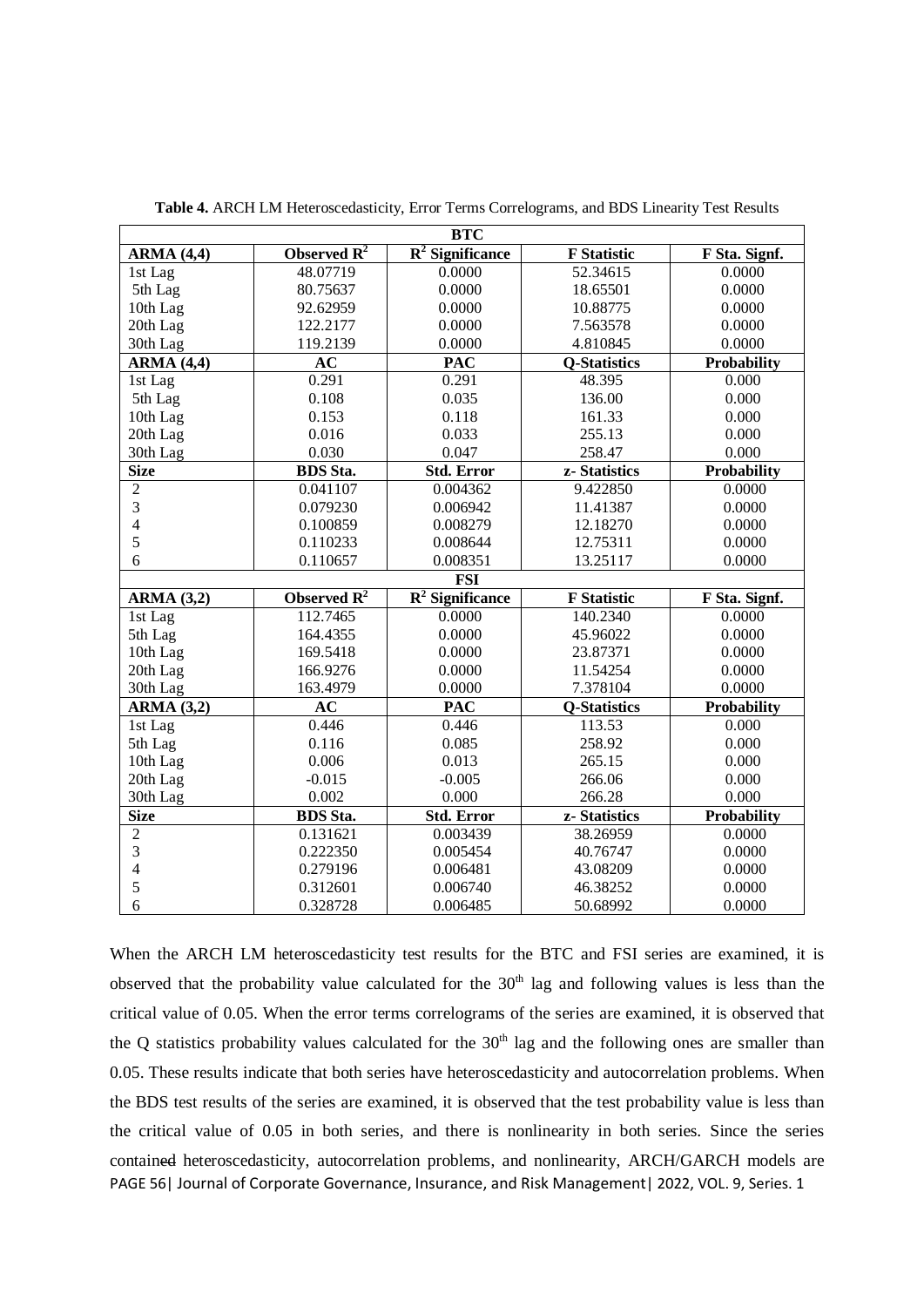needed for volatility forecasting instead of the ARMA model. To this end, various degrees of symmetric and asymmetrical GARCH models are tried for volatility forecasting, and models that fulfil significance and parameter constraints are selected. Only the GARC (1,1) model fulfilled the significance and parameter constraints for the BTC series. For the FSI series, the GARCH (1,1), GARCH (1,2), IGARCH (1,1), and IGARCH (1,2) models fulfil the significance and parameter constraints. For the FSI series, the IGARCH (1,2) model, which has the smallest Theil Inequality Coefficient, is the most fitting model. The models are presented in Table 5.

|              | <b>Volatility Forecasting Models</b> |            |            |                       |                          |        |        |     |
|--------------|--------------------------------------|------------|------------|-----------------------|--------------------------|--------|--------|-----|
| <b>Index</b> | <b>Models</b>                        |            |            |                       | Coefficients             |        |        |     |
|              |                                      | $\alpha_0$ | $\alpha_1$ | $\alpha$ <sub>2</sub> | 0 <sup>3</sup>           |        | B2     | 171 |
| FSI          | IGARCH $(p=1, q=2)$                  | -          | 0.3165     | -                     | $\overline{\phantom{0}}$ | 0.2574 | 0.4259 |     |
| <b>BTC</b>   | $GARCH(p=1, q=1)$                    | 10.198     | 0.2562     | -                     | -                        | 0.7180 | -      |     |

**Table 5.** Volatility forecasting models

The models shown in Table 5 fulfil the significance and parameter constraints. In this context, the GARCH  $(1,1)$  model is the most fitting model for the BTC series for volatility forecasting. For the model to be valid, the  $\alpha_0$  coefficient should have to be significant and positive, the  $\alpha_1$ ve  $\beta_1$  coefficients should have to be substantially positive, and their sum must be smaller than one. The model fulfils these constraints. When the coefficients are examined, the  $\alpha_1$  coefficient is observed as 0.256, and it can be said that past shocks cause about 25% of the shocks affecting the BTC series. The  $\beta_1$  coefficient is observed as 0.718, and it can be said that past shocks cause about 71% of the shocks affecting the BTC series. The most suitable model for the FSI series is IGARCH (1,2), and for the model to be valid, the  $\alpha_1$ ,  $\beta_1$  and  $\beta_2$  coefficients must be significant and positive, and their sum should have to be smaller than one. The model fulfils these restrictions, and the  $\alpha_1$  coefficient is 0.315, the  $\beta_1$  coefficient is 0.257, and the  $\beta_2$  coefficient is 0.425. Therefore, it can be said that about 31% of the shocks affecting the FSI index are caused by past shocks, and 67% are caused by previous shocks. In addition, it can be said that shocks that affect volatility in both indices have a short-term, lasting effect. Whether the models solve the problems of heteroscedasticity and autocorrelation is examined using ARCH-LM and error terms correlograms. The results of the tests are shown in Table 6.

**Table 6.** ARCH LM heteroscedasticity, error terms correlograms test results for the models

|            |                         | BTC                         |                     |                    |
|------------|-------------------------|-----------------------------|---------------------|--------------------|
| GARCH(1,1) | Observed $\mathbb{R}^2$ | $\mathbb{R}^2$ Significance | <b>F</b> Statistic  | F Sta. Signf.      |
| 1st Lag    | 0.029167                | 0.8644                      | 0.029066            | 0.8647             |
| 5th Lag    | 1.216701                | 0.9433                      | 0.241268            | 0.9441             |
| 10th Lag   | 0.029167                | 0.8644                      | 0.029066            | 0.8647             |
| 20th Lag   | 10.51065                | 0.9579                      | 0.515277            | 0.9608             |
| 30th Lag   | 16.10626                | 0.9818                      | 0.521554            | 0.9841             |
| GARCH(1,1) | AC                      | <b>PAC</b>                  | <b>Q-Statistics</b> | <b>Probability</b> |
| 1st Lag    | 0.007                   | 0.007                       | 0.0294              | 0.864              |

PAGE 57| Journal of Corporate Governance, Insurance, and Risk Management| 2022, VOL. 9, Series. 1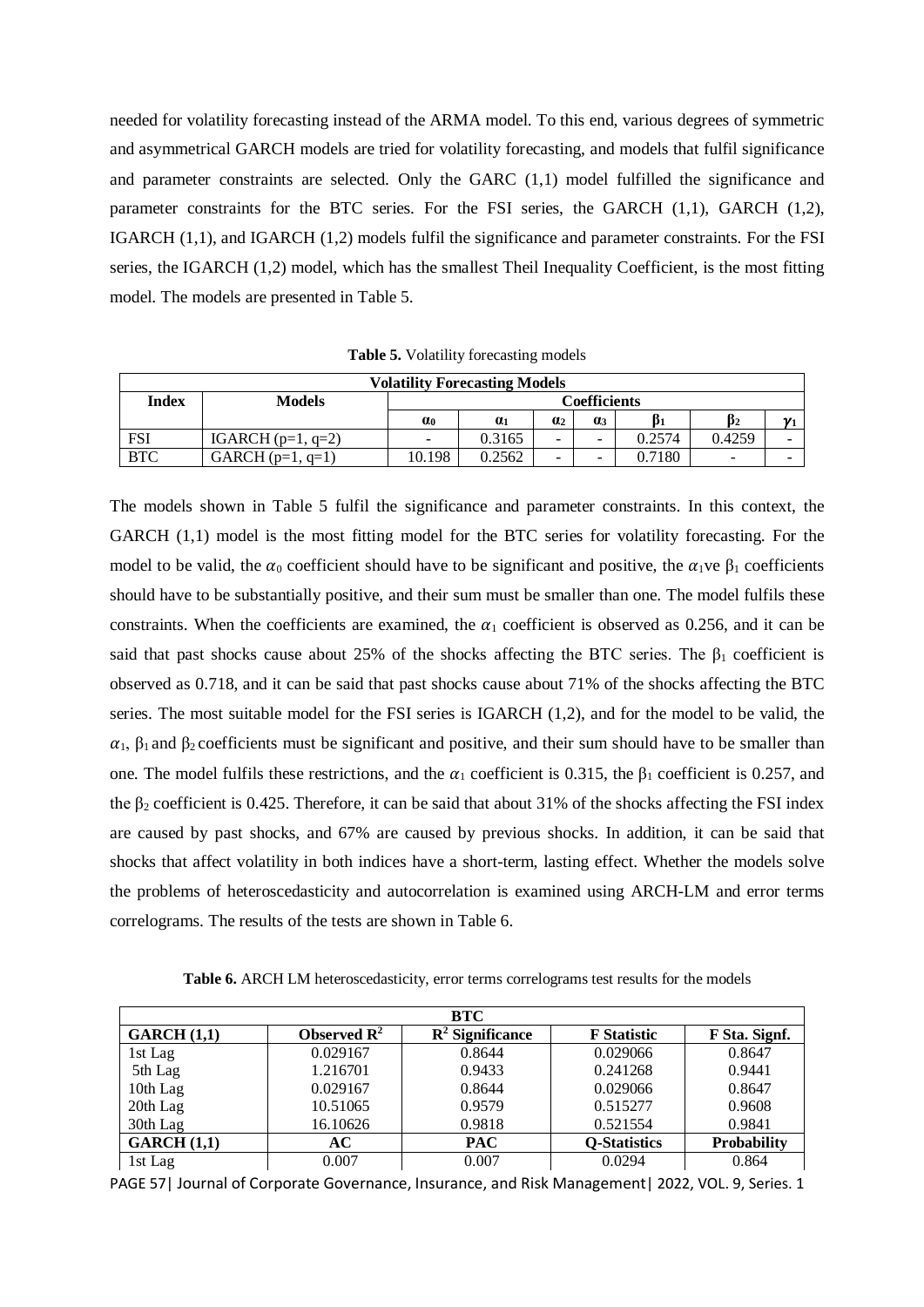| 5th Lag        | 0.007                   | 0.007                       | 0.0294              | 0.864              |
|----------------|-------------------------|-----------------------------|---------------------|--------------------|
| 10th Lag       | $-0.032$                | $-0.032$                    | 4.5420              | 0.920              |
| 20th Lag       | 0.064                   | 0.065                       | 11.897              | 0.920              |
| 30th Lag       | 0.022                   | 0.023                       | 19.941              | 0.918              |
|                |                         | <b>FSI</b>                  |                     |                    |
| IGARCH(1,2)    | Observed $\mathbb{R}^2$ | $\mathbb{R}^2$ Significance | <b>F</b> Statistic  | F Sta. Signf.      |
| 1st Lag        | 1.373377                | 0.2412                      | 1.371869            | 0.2420             |
| 5th Lag        | 5.315312                | 0.3786                      | 1.061769            | 0.3806             |
| 10th Lag       | 8.461882                | 0.5838                      | 0.842315            | 0.5879             |
| 20th Lag       | 18.01923                | 0.5861                      | 0.895942            | 0.5927             |
| 30th Lag       | 22.57932                | 0.8322                      | 0.740466            | 0.8416             |
| IGARCH $(1,2)$ | AC                      | <b>PAC</b>                  | <b>Q-Statistics</b> | <b>Probability</b> |
| 1st Lag        | 0.049                   | 0.049                       | 1.3821              | 0.240              |
| 5th Lag        | 0.011                   | 0.010                       | 5.6401              | 0.343              |
| 10th Lag       | 0.015                   | 0.022                       | 9.1158              | 0.521              |
| 20th Lag       | 0.023                   | 0.023                       | 20.829              | 0.407              |
| 30th Lag       | $-0.022$                | $-0.044$                    | 23.965              | 0.774              |

The F statistical and Q statistical probability values for the GARCH (1,1) and the IGARCH (1,2) models of the BTC and FSI series, respectively, are more significant than 0.05, the critical value. Therefore, it is determined that the models solve the problem of heteroscedasticity and autocorrelation. Following the volatility modelling, it is examined whether the asymmetric model is sufficient for volatility modelling of the series using the Engle-Ng (1993) Sign Bias test. The test results are shown in Table 7.

| <b>BTC</b>           | t-statistics | Probability        |
|----------------------|--------------|--------------------|
| Sign Bias            | $-0.705466$  | 0.4808             |
| <b>Negative Bias</b> | $-0.153208$  | 0.8783             |
| <b>Negative Bias</b> | $-0.079100$  | 0.9370             |
| Common Bias          | 0.652125     | 0.8844             |
| FSI                  | t-statistics | <b>Probability</b> |
| Sign Bias            | $-1.265190$  | 0.2063             |
| <b>Negative Bias</b> | 1.124162     | 0.2614             |
| <b>Negative Bias</b> | 0.019689     | 0.9843             |
| Common Bias          | 6.931624     | 0.0753             |

**Table 7.** Engle-Ng sign bias test

According to the Sign Bias test results, the test probability values of both indices are greater than 0.05, which is the critical value. Therefore, the null hypothesis that there is no leverage effect in the series cannot be rejected. In this context, it can be said that there is no leverage effect on the series and that the models selected for volatility forecasting are valid. The conditional heteroscedasticity graphs created for the GARCH (1,1) and IGARCH (1,2) models for the BTC series and the FSI series are shown in Figure 2.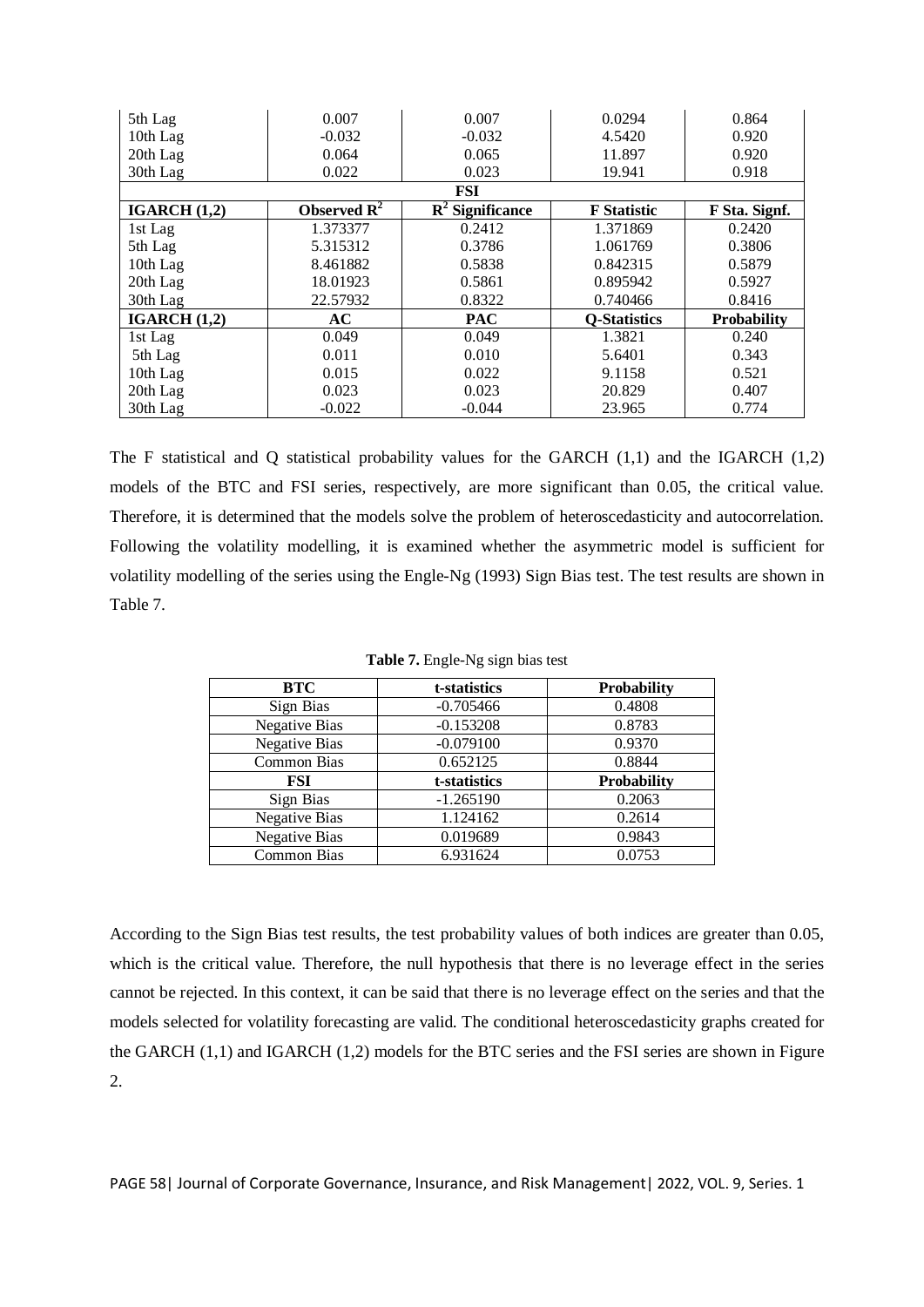

**Figure 2. Conditional heteroscedasticity graphs for the series** 

According to the dependent heteroscedasticity graphs of the series, it can be said that volatility took place in the BTC series in 2011, 2013 and 2014 and in the FSI series in 2020. The news impact curve (NIC) for the GARCH (1,1) and IGARCH (1,2) models for the BTC series and the FSI series is shown in Figure 3.



**Figure 3. The news impact curve for the series**

Figure 3 shows that the news impact curves for the GARCH (1,1) model for the BTC series and the IGARCH (1,2) model for the FSI series are symmetrical, so the time series are asymmetric.

## **3.4. Volatility Spillover Test Results**

Following the forecasting of volatility for the series, residual volatility series (GARCH conditional variance series) are created for each variable through IGARCH (1,2), GARCH (1,1) models to identify the volatility spillover among series [Nazlıoğlu et al. (2015); Jan and Jebran (2015)]. Finally, the volatility spillover between the series is examined using the Diagonal VECH GARCH method through the generated sequence.

PAGE 59| Journal of Corporate Governance, Insurance, and Risk Management | 2022, VOL. 9, Series. 1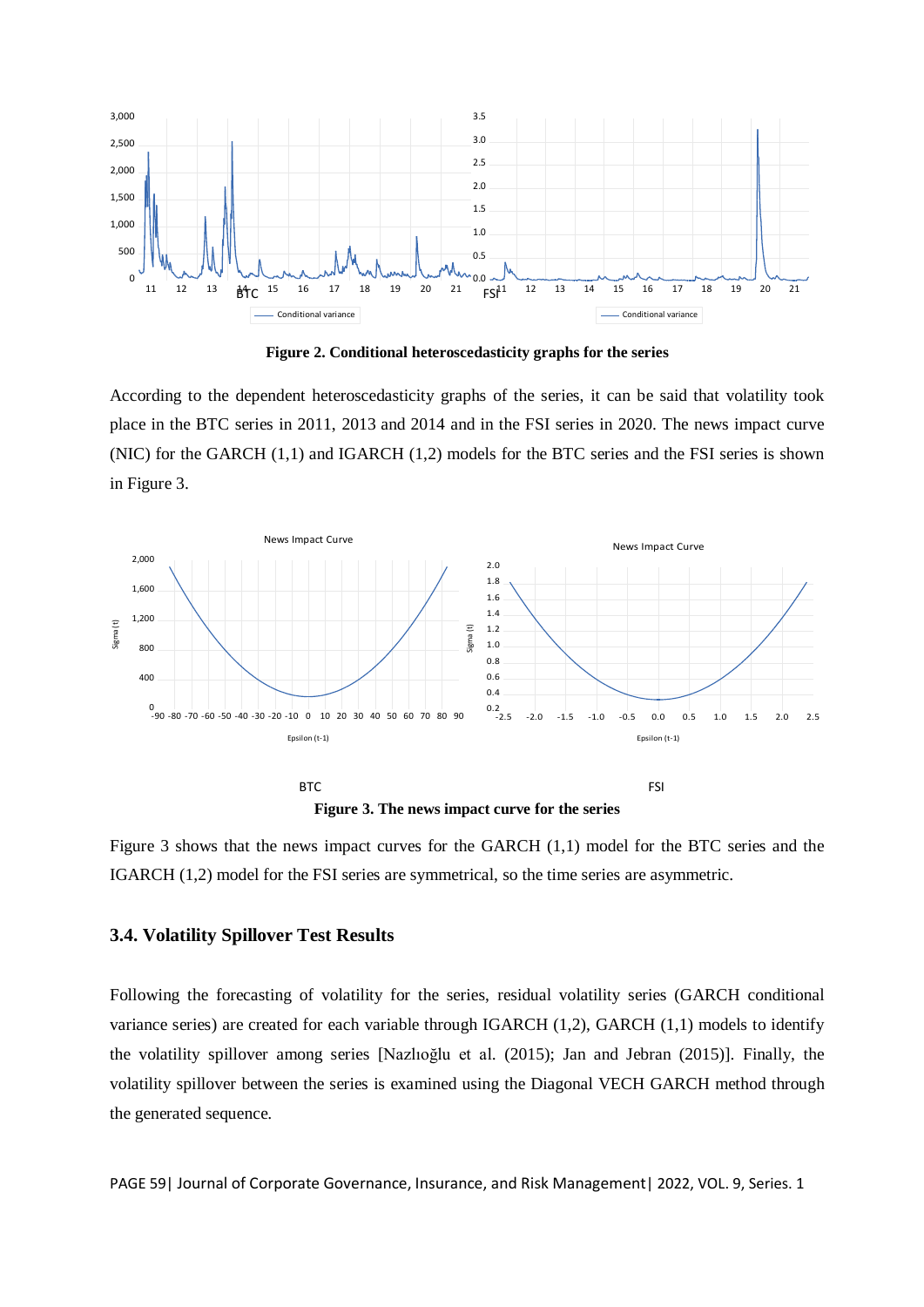|                           |                  | <b>Coefficient</b> | Std. E. | z-Sta.   | Prob.  |
|---------------------------|------------------|--------------------|---------|----------|--------|
|                           | М                | 0.0001             | 1.34E   | 7.8656   | 0.0000 |
|                           | ARCH (FSI, FSI)  | 0.4965             | 0.0376  | 13.1812  | 0.0000 |
| Diagonal VECH             | ARCH (FSI, BTC)  | 0.5776             | 0.1454  | 3.9703   | 0.0001 |
| $FSI \longrightarrow BTC$ | ARCH (BTC, BTC)  | 1.7693             | 0.1309  | 13.5138  | 0.0000 |
|                           | GARCH (FSI, FSI) | 0.7148             | 0.0060  | 118.2130 | 0.0000 |
|                           | GARCH (FSI, BTC) | 0.4040             | 0.0978  | 4.1288   | 0.0000 |
|                           | GARCH (BTC, BTC) | 0.2283             | 0.0427  | 5.3351   | 0.0000 |

**Table 8.** Diagonal VECH GARCH analysis results

The standard ARCH and GARCH parameters offer information about the shared variance among the variables. The fact that the sum of the coefficients for the parameters is less than 1, positive, and significant indicates volatility spillover among the variables (Yaman and Korkmaz, 2020: 697). According to the analysis results, the sum of the coefficients of the familiar ARCH and GARCH parameters is less than 1, positive and significant. Therefore, it can be said that there is a positive volatility spillover from the FSI variable to the BTC variable.

# **3.5. Impact-Response and Variance Decomposition Test Results**

Impact-response and variance decomposition analyses are performed on residual volatility series created for each variable. In this context, the VAR model was created first. The VAR model lag duration test results are shown in Table 9.

| Lag            | LogL        | <b>LR</b> | <b>FPE</b> | <b>AIC</b> | <b>SC</b> | HQ        |
|----------------|-------------|-----------|------------|------------|-----------|-----------|
| $\Omega$       | $-3855.152$ | <b>NA</b> | 2987.198   | 13.67785   | 13.69322  | 13.68385  |
| 1              | $-2954.597$ | 1791.531  | 124.3146   | 10.49857   | 10.54469  | 10.51657  |
| 2              | $-2927.810$ | 53.09837  | 114.6647   | 10.41777   | 10.49463  | 10.44777  |
| 3              | $-2913.265$ | 28.72830  | 110.4565   | 10.38037   | 10.48798  | 10.42238  |
| $\overline{4}$ | $-2883.757$ | 58.07466  | 100.9040   | 10.28992   | 10.42827* | 10.34392* |
| 5              | $-2877.864$ | 11.55649  | 100.2294   | 10.28321   | 10.45230  | 10.34921  |
| 6              | $-2876.492$ | 2.680812  | 101.1684   | 10.29252   | 10.49237  | 10.37053  |
| 7              | $-2874.414$ | 4.045924  | 101.8611   | 10.29934   | 10.52993  | 10.38935  |
| 8              | $-2864.758$ | 18.72888* | 99.83978*  | 10.27928*  | 10.54062  | 10.38130  |

**Table 9.** VAR lag duration determination criteria

The lag duration of the VAR model is determined to be eight according to the L.R., FPE, and AIC information criteria. VAR model results are shown in Table 10.

| <b>LAULE TV.</b> $Y \cap W$ invalued results |               |               |  |  |  |
|----------------------------------------------|---------------|---------------|--|--|--|
|                                              | <b>BTCVOL</b> | <b>FSIVOL</b> |  |  |  |
| <b>BTCVOL</b> (-1)                           | 0.915542      | 0.000178      |  |  |  |
|                                              | (0.04251)     | $(3.7E-05)$   |  |  |  |
|                                              | [21.5375]     | [4.86655]     |  |  |  |
| <b>BTCVOL</b> (-2)                           | 0.132976      | $-5.73E-05$   |  |  |  |
|                                              | (0.05863)     | $(5.1E-05)$   |  |  |  |
|                                              | [2.26786]     | $[-1.13373]$  |  |  |  |
| <b>BTCVOL</b> (-3)                           | $-0.113078$   | $-0.000201$   |  |  |  |
|                                              | (0.05890)     | $(5.1E-05)$   |  |  |  |

**Table 10.** VAR model results

PAGE 60| Journal of Corporate Governance, Insurance, and Risk Management| 2022, VOL. 9, Series. 1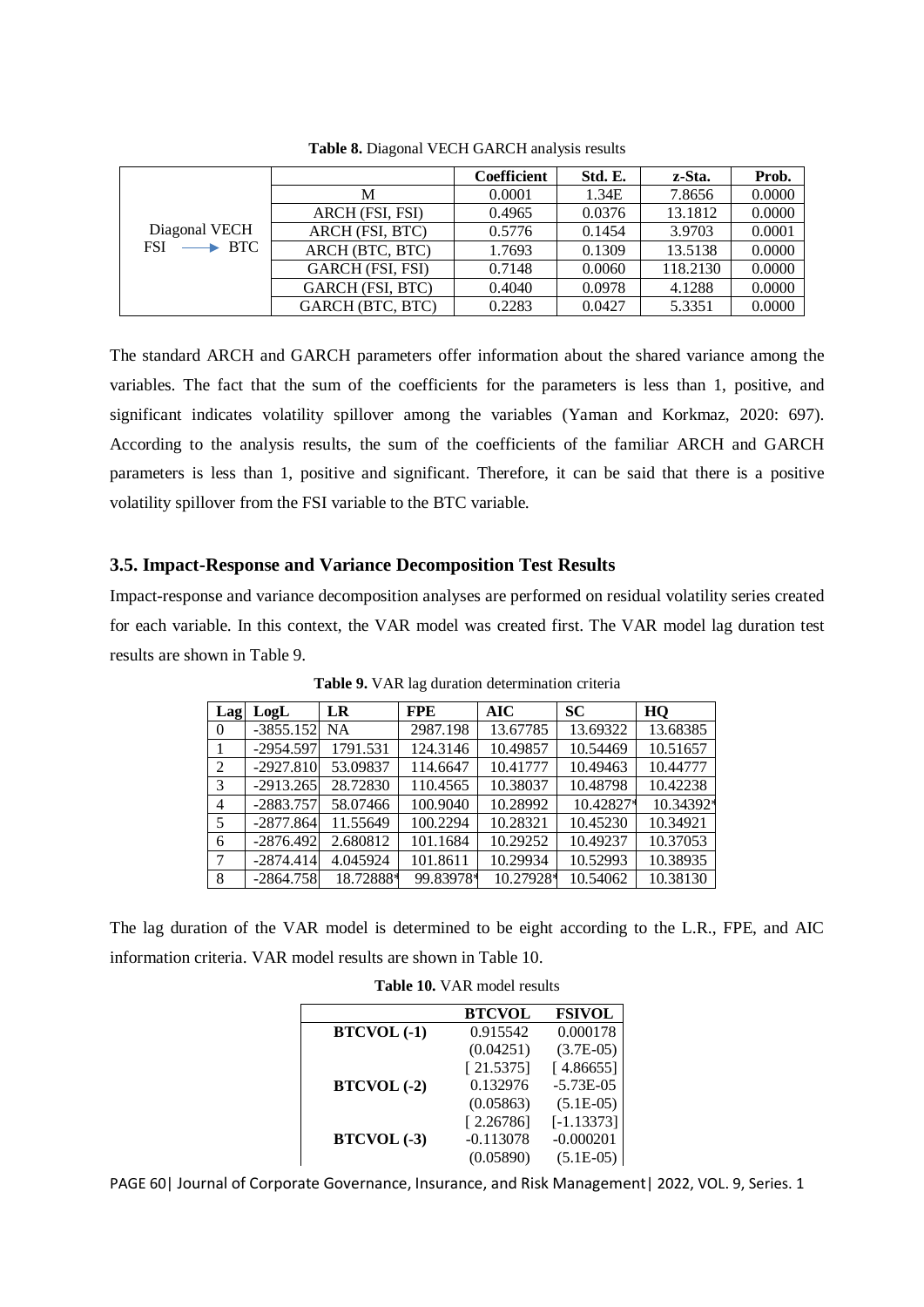|                    | $[-1.91982]$ | $[-3.95866]$  |
|--------------------|--------------|---------------|
| <b>BTCVOL</b> (-4) | $-0.097550$  | 7.88E-05      |
|                    | (0.05610)    | $(4.8E-05)$   |
|                    | $[-1.73889]$ | [1.62976]     |
| <b>BTCVOL</b> (-5) | 0.061567     | 5.76E-06      |
|                    | (0.05310)    | $(4.6E-05)$   |
|                    | [1.15942]    | [0.12603]     |
| <b>BTCVOL</b> (-6) | $-0.053894$  | 3.49E-05      |
|                    | (0.05281)    | $(4.5E-05)$   |
|                    | $[-1.02058]$ | [0.76688]     |
| <b>BTCVOL</b> (-7) | 0.067753     | $-2.40E - 05$ |
|                    | (0.03917)    | $(3.4E-05)$   |
|                    | [1.72992]    | $[-0.71176]$  |
| FSIVOL (-1)        | -39.70828    | 0.664330      |
|                    | (49.4584)    | (0.04260)     |
|                    | $[-0.80286]$ | [15.5938]     |
| FSIVOL (-2)        | 7.082275     | 0.482801      |
|                    | (59.0914)    | (0.05090)     |
|                    | [0.11985]    | [9.48534]     |
| FSIVOL (-3)        | 32.28929     | $-0.008939$   |
|                    | (63.4790)    | (0.05468)     |
|                    | [0.50866]    | $[-0.16347]$  |
| FSIVOL (-4)        | 14.26905     | $-0.401111$   |
|                    | (60.0300)    | (0.05171)     |
|                    | [0.23770]    | $[-7.75720]$  |
| $FSIVOL$ $(-5)$    | $-21.80528$  | 0.079577      |
|                    | (62.6122)    | (0.05393)     |
|                    | $[-0.34826]$ | [1.47550]     |
| FSIVOL (-6)        | $-23.06539$  | 0.087428      |
|                    | (58.3333)    | (0.05025)     |
|                    | $[-0.39541]$ | [1.73998]     |
| FSIVOL (-7)        | $-0.935629$  | $-0.026381$   |
|                    | (48.1244)    | (0.04145)     |
|                    | $[-0.01944]$ | $[-0.63640]$  |
| $\overline{C}$     | 20.27381     | 0.005526      |
|                    | (6.40429)    | (0.00552)     |
|                    | [3.16566]    | [1.00171]     |

Before proceeding to the VAR model's impact-response and variance decomposition analysis, the autocorrelation assumption regarding the stationarity and error terms of the model was tested. The inverse roots of the A.R. characteristic polynomial for the stationarity of the model are shown in Figure 4.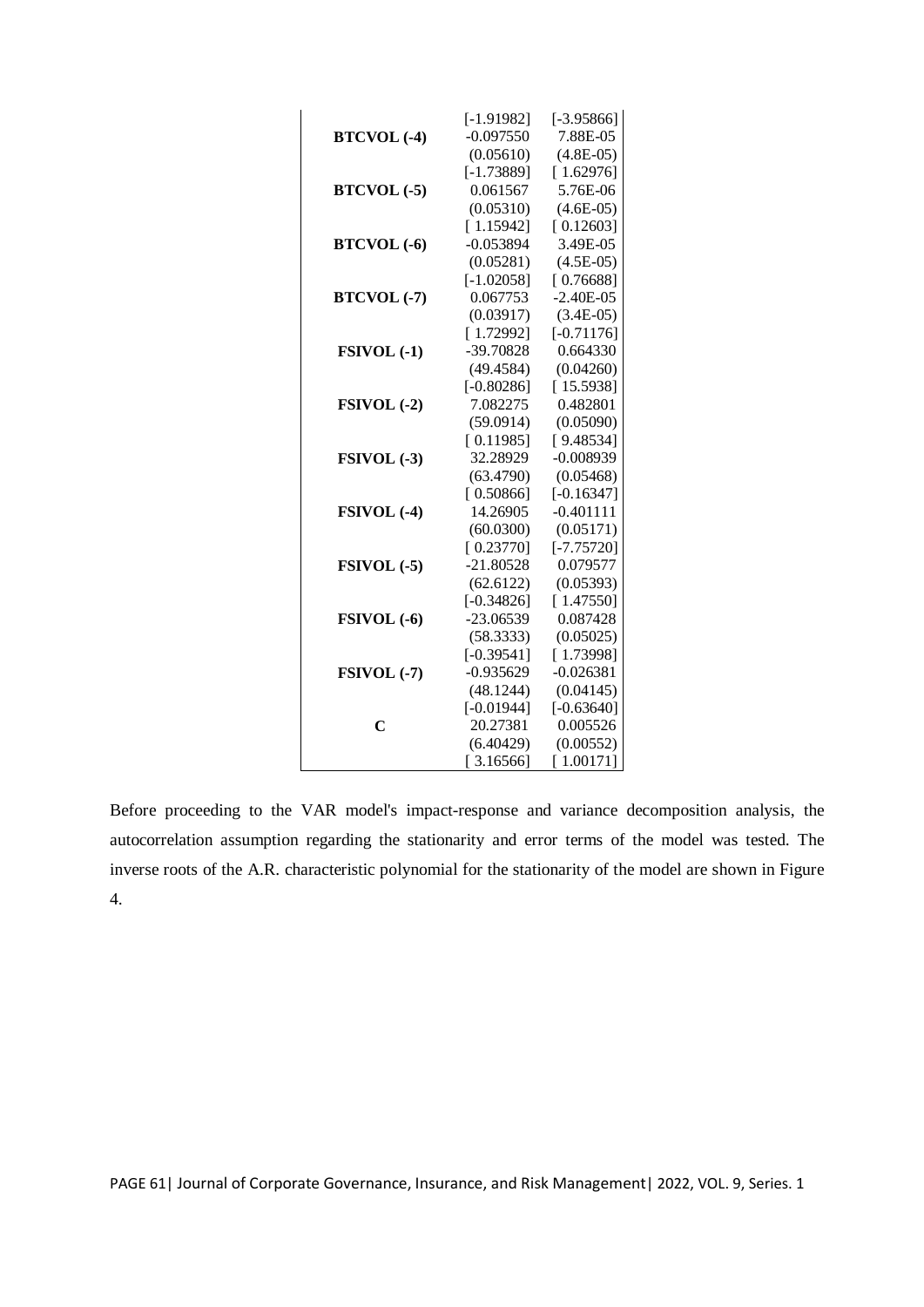





The graph of the stationarity of the VAR model shows that the inverse A.R. roots are within the unit circle, and the model is stationary. The autocorrelation test results are shown in Table 11.

| Lag | $LRE*$ stat | df             | Prob.  | Rao F-stat | df          | Prob.  |
|-----|-------------|----------------|--------|------------|-------------|--------|
|     | 15.57613    | $\overline{4}$ | 0.0036 | 3.918278   | (4, 1094.0) | 0.0036 |
| 5   | 2.720911    |                | 0.6056 | 0.680452   | (4, 1094.0) | 0.6056 |
| 10  | 2.122072    | 4              | 0.7133 | 0.530547   | (4, 1094.0) | 0.7133 |
| 20  | 0.675183    | 4              | 0.9544 | 0.168694   | (4, 1094.0) | 0.9544 |
| 30  | 0.290552    | $\overline{4}$ | 0.9904 | 0.072581   | (4, 1094.0) | 0.9904 |

**Table 11.** Autocorrelation-LM test results

According to the L.M. test results, the test probability values are more significant than the critical value of 0.05. Therefore, it was determined that there is no autocorrelation problem in the model. After examining the assumptions related to the model, the impulse-response analysis is carried out. The results are shown in Figure 5.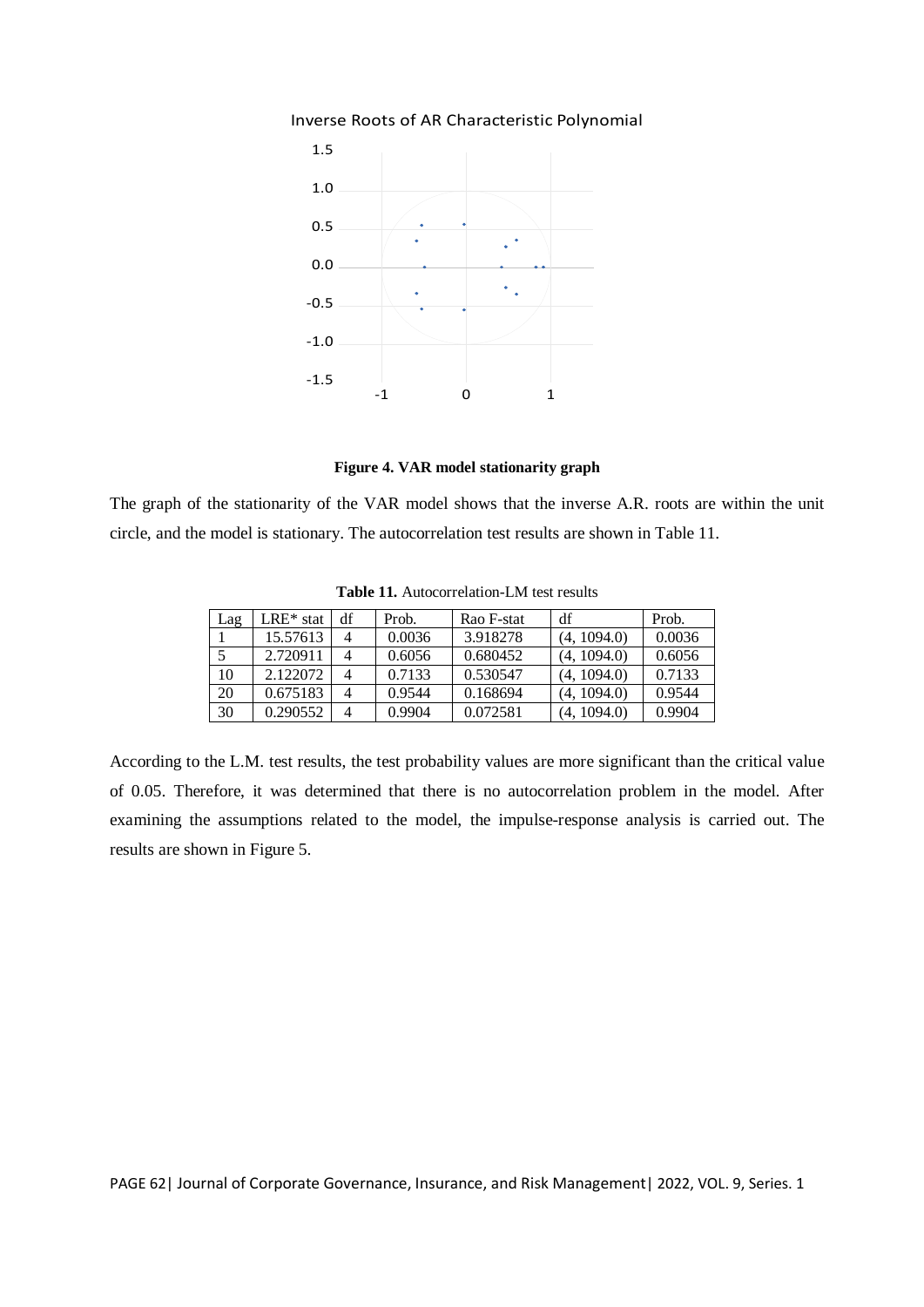

Response to Cholesky One S.D. (d.f. adjusted) Innovations ± 2 S.E.

**Figure 5. Impulse-Response analysis results**

According to the results of the impulse-response analysis, a shock in the FSI volatility series caused a negative shock at week 5 in the BTC volatility series. This effect disappears as of week 35, coming close to zero. Conversely, a surprise in the BTC volatility series causes a positive shock at week 5 in the FSI volatility series. This effect disappears as of week 30, coming close to zero. Following the impulseresponse analysis, the variance decomposition analysis is performed to determine what percentage of the changes in the BTC volatility series are caused by itself and the FSI volatility series, and what percentage of the changes in the FSI volatility series are driven by itself and the BTC volatility series. Analysis results are shown in Tables 12 and 13.

| Period         | S.E.     | <b>BTCVOL</b> | <b>FSIVOL</b> |
|----------------|----------|---------------|---------------|
|                | 106.8260 | 100.0000      | 0.000000      |
| $\overline{2}$ | 145.0070 | 99.93667      | 0.063328      |
| 3              | 178.0852 | 99.87554      | 0.124461      |
| 4              | 201.7467 | 99.83876      | 0.161243      |
| 5              | 216.7084 | 99.81896      | 0.181036      |
| 6              | 227.9395 | 99.80643      | 0.193566      |
|                | 234.5004 | 99.77291      | 0.227088      |
| 8              | 239.7316 | 99.72291      | 0.277093      |
| 9              | 243.7445 | 99.63601      | 0.363988      |
| 10             | 247.1088 | 99.51006      | 0.489937      |
| 11             | 250.0936 | 99.35449      | 0.645511      |
| 12             | 252.6632 | 99.17490      | 0.825101      |
| 13             | 254.9538 | 98.99108      | 1.008917      |
| 14             | 256.9033 | 98.81137      | 1.188626      |
| 15             | 258.5698 | 98.64273      | 1.357266      |

**Table 12.** Results of the variance decomposition test for the BTCVOL series

PAGE 63| Journal of Corporate Governance, Insurance, and Risk Management| 2022, VOL. 9, Series. 1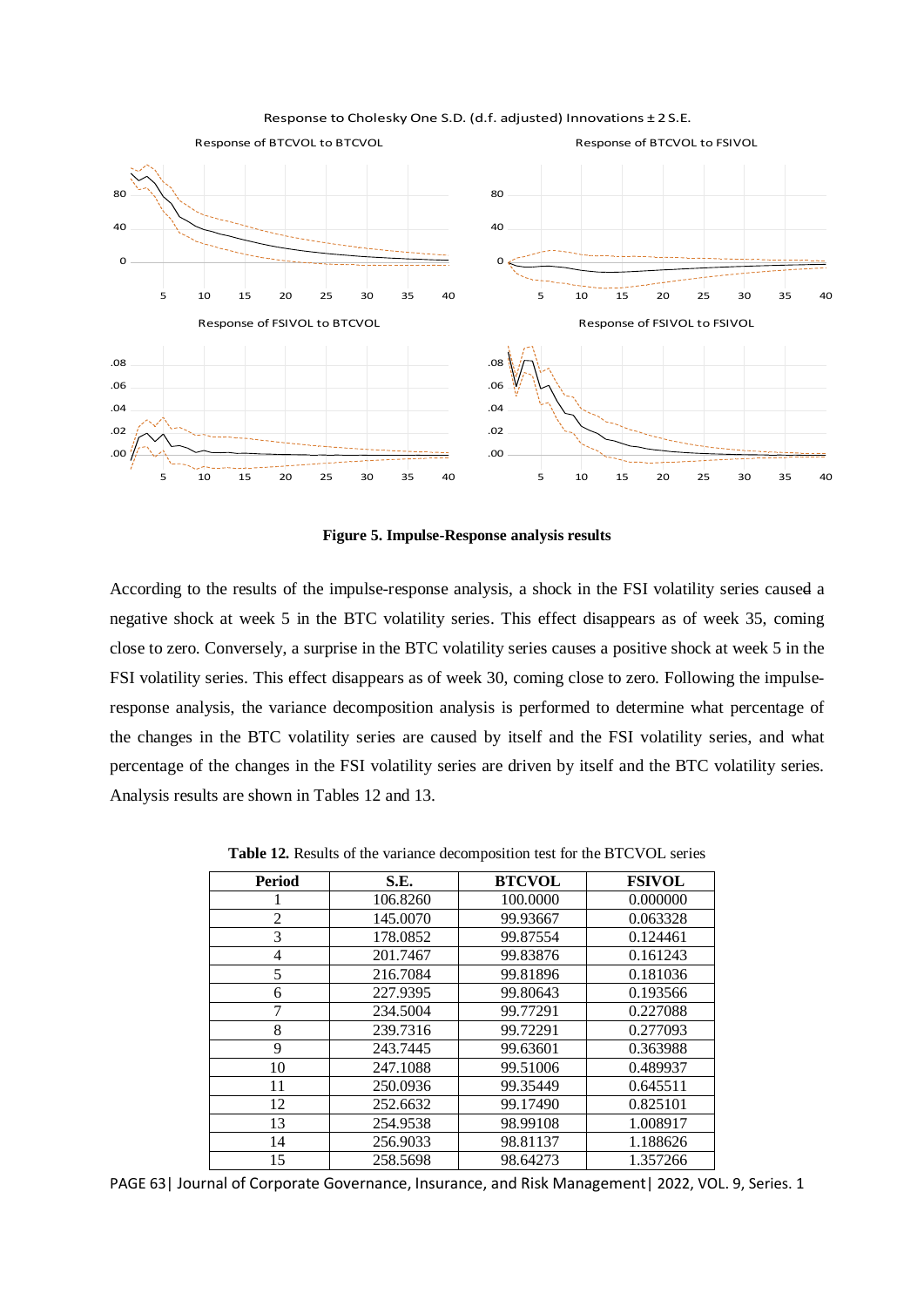|    | 259.9729 | 98.48972 | 1.510282 |
|----|----------|----------|----------|
|    | 261.1473 | 98.35169 | 1.648309 |
| 8  | 262.1354 | 98.22859 | 1.771406 |
| 9  | 262.9629 | 98.11923 | 1.880771 |
| 20 | 263.6620 | 98.02214 | 1.977857 |

According to the variance decomposition analysis results, in the first period, all of the changes in the BTC volatility series are caused by themselves. In the second period, the variation outside the FSI volatility series, about 0.16%, is caused by the FSI volatility series. As of the  $15<sup>th</sup>$  period, approximately 1% is caused by the FSI volatility series, and this rate increased. Therefore, it can be said that the changes in the BTC volatility series are caused mainly by itself, and the series is most affected by its shocks. The results of the variance decomposition test for the FSI volatility series are shown in Table 13.

| Period         | S.E.     | <b>BTCVOL</b> | <b>FSIVOL</b> |
|----------------|----------|---------------|---------------|
|                | 0.092017 | 0.257980      | 99.74202      |
| $\overline{2}$ | 0.111571 | 2.214303      | 97.78570      |
| 3              | 0.141200 | 3.323359      | 96.67664      |
| 4              | 0.164713 | 2.984974      | 97.01503      |
| 5              | 0.176041 | 3.775534      | 96.22447      |
| 6              | 0.186851 | 3.524773      | 96.47523      |
| 7              | 0.193196 | 3.497625      | 96.50238      |
| 8              | 0.196848 | 3.472167      | 96.52783      |
| 9              | 0.200088 | 3.375976      | 96.62402      |
| 10             | 0.201788 | 3.364099      | 96.63590      |
| 11             | 0.203010 | 3.336664      | 96.66334      |
| 12             | 0.203940 | 3.319218      | 96.68078      |
| 13             | 0.204452 | 3.318948      | 96.68105      |
| 14             | 0.204864 | 3.312753      | 96.68725      |
| 15             | 0.205138 | 3.312278      | 96.68772      |
| 16             | 0.205309 | 3.312516      | 96.68748      |
| 17             | 0.205446 | 3.311338      | 96.68866      |
| 18             | 0.205531 | 3.311597      | 96.68840      |
| 19             | 0.205590 | 3.311425      | 96.68858      |
| 20             | 0.205634 | 3.311188      | 96.68881      |

**Table 13.** The results of the variance decomposition test for the FSIVOL series

According to the FSI volatility series analysis results, almost all of the changes in the FSI volatility series are caused by itself in the first period. During the second period, the variables outside the BTC volatility series, about 2%, are caused by the BTC volatility series. As of the  $15<sup>th</sup>$  period, approximately 3% is caused by the BTC volatility series, which was found to increase. Therefore, it is safe to say that the FSI volatility series is also most affected by its shocks. Following the impulse-response and variance decomposition analyses of the residual series of the volatility models, examining the effect between Bitcoin return series and financial stress index values is thought to contribute to the findings. In this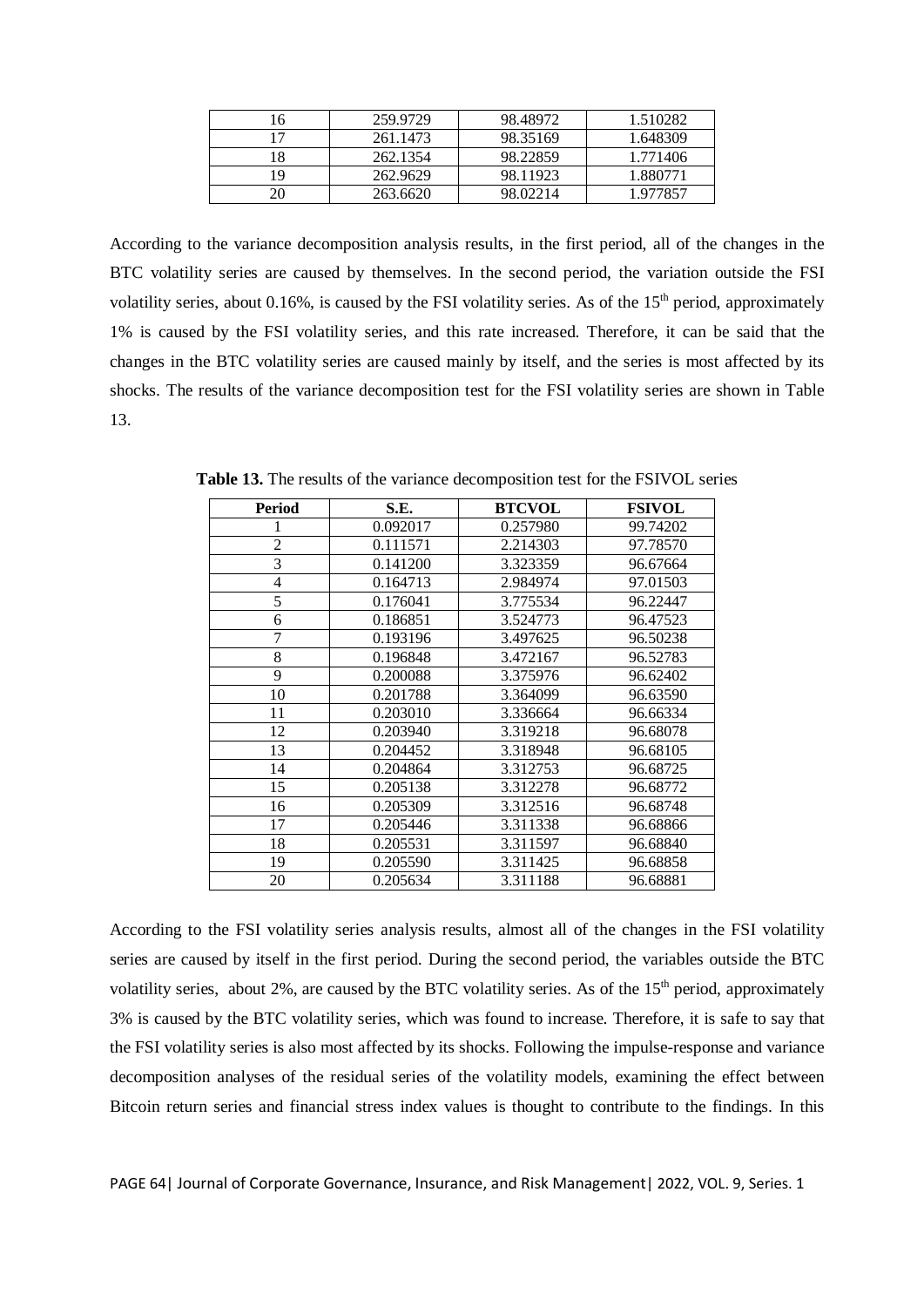context, first, the VAR model is created for the Bitcoin return series and the financial stress index, and the results of the lag duration of the VAR model are shown in Table 14.

| Lag      | LogL        | LR        | <b>FPE</b> | <b>AIC</b> | <b>SC</b> | HQ        |
|----------|-------------|-----------|------------|------------|-----------|-----------|
| $\Omega$ | $-2837.460$ | <b>NA</b> | 80.90326   | 10.06901   | 10.08438  | 10.07501  |
|          | $-2376.957$ | 916.1075  | 16.02979   | 8.450203   | 8.496320* | 8.468205  |
| 2        | $-2366.554$ | 20.62089* | 15.66995*  | 8.427498*  | 8.504361  | 8.457502* |
| 3        | $-2363.550$ | 5.933953  | 15.72540   | 8.431029   | 8.538637  | 8.473034  |
| 4        | $-2359.928$ | 7.128156  | 15.74655   | 8.432370   | 8.570723  | 8.486376  |
| 5        | $-2355.841$ | 8.015556  | 15.74173   | 8.432060   | 8.601157  | 8.498067  |
| 6        | $-2354.957$ | 1.727111  | 15.91675   | 8.443110   | 8.642952  | 8.521119  |
| 7        | $-2353.253$ | 3.317867  | 16.04699   | 8.451250   | 8.681838  | 8.541261  |
| 8        | $-2352.550$ | 1.363288  | 16.23590   | 8.462943   | 8.724276  | 8.564954  |

**Table 14.** VAR lag duration determination criteria

The lag duration of the VAR model is determined to be two according to the L.R., FPE, AIC, and H.Q. information criteria. VAR model results are shown in Table 15.

|                    | <b>BTCVOL</b> | <b>FSIVOL</b> |
|--------------------|---------------|---------------|
| $BTC(-1)$          | 0.030434      | $-0.002277$   |
|                    | (0.04192)     | (0.00072)     |
|                    | [0.72597]     | $[-3.17108]$  |
| $\textbf{FSI}(-1)$ | $-1.276360$   | 0.892868      |
|                    | (1.08600)     | (0.01860)     |
|                    | $[-1.17529]$  | [47.9928]     |
| C                  | 1.602597      | $-0.027735$   |
|                    | (0.72413)     | (0.01241)     |
|                    | [2.21312]     | $[-2.23577]$  |

**Table 15.** VAR model results

The inverse roots of the A.R. characteristic polynomial for the stationarity of the VAR model are shown in Figure 6.

## Inverse Roots of AR Characteristic Polynomial





PAGE 65| Journal of Corporate Governance, Insurance, and Risk Management| 2022, VOL. 9, Series. 1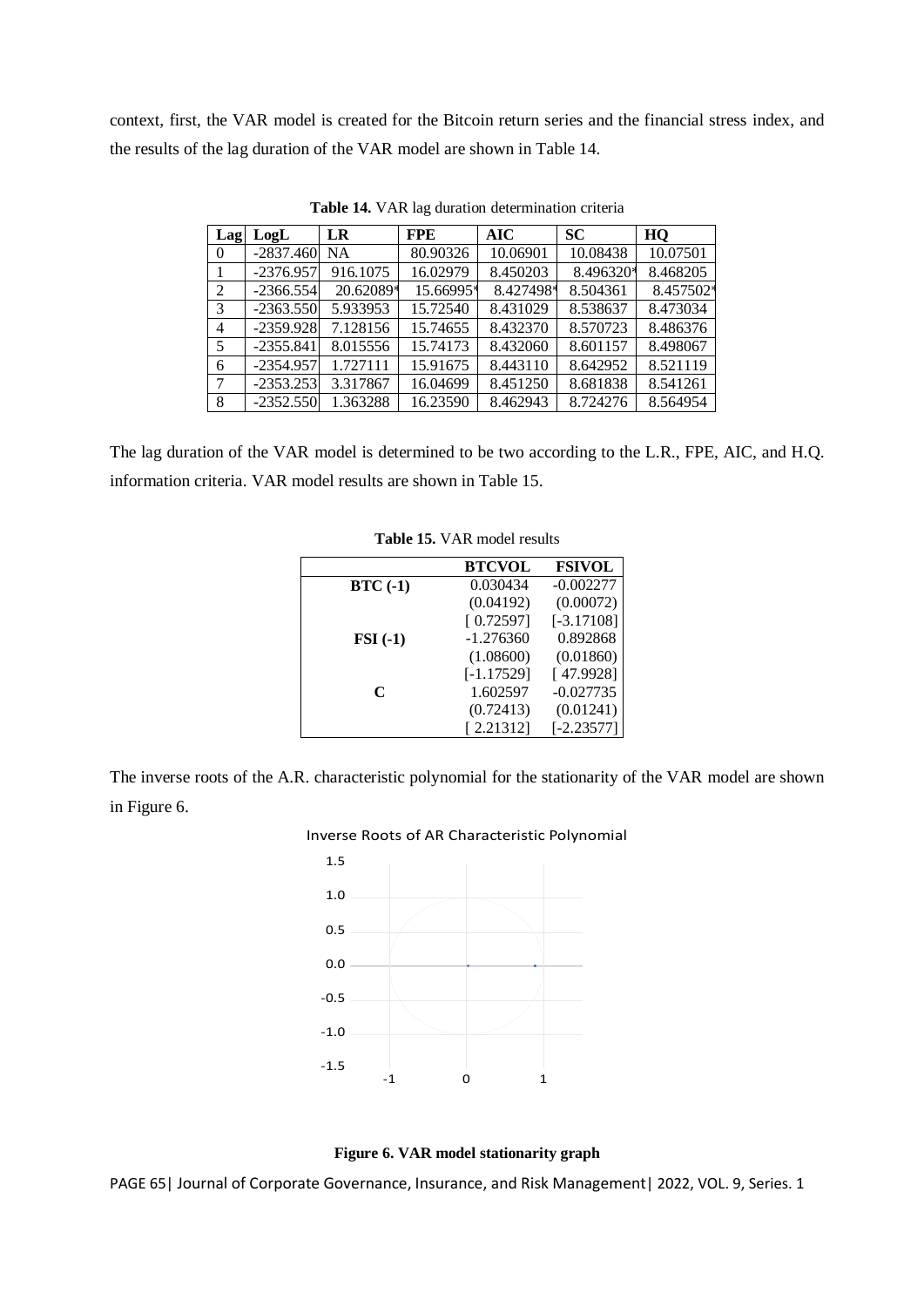The graph of the stationarity of the VAR model shows that the inverse A.R. roots are within the unit circle, and the model is stationary. The autocorrelation test results are shown in Table 16.

| Lag | $LRE*$ stat | df | Prob.  | Rao F-stat | df          | Prob.  |
|-----|-------------|----|--------|------------|-------------|--------|
|     | 18.45338    | 4  | 0.0010 | 4.647074   | (4, 1130.0) | 0.0010 |
|     | 9.150122    | 4  | 0.0575 | 2.294778   | (4, 1130.0) | 0.0575 |
| 10  | 2.332558    | 4  | 0.6748 | 0.583225   | (4, 1130.0) | 0.6748 |
| 20  | 2.622733    | 4  | 0.6228 | 0.655864   | (4, 1130.0) | 0.6228 |
| 30  | 1.341463    | 4  | 0.8543 | 0.335268   | (4. 1130.0) | 0.8543 |

**Table 16.** Autocorrelation-LM test results

L.M. test results show that the test probability values are more significant than 0.05, the critical value for the  $10<sup>th</sup>$  lag and following lags. Therefore, it is determined that there is no autocorrelation problem in the model. After examining the assumptions related to the model, the impulse-response analysis is carried out. The results are shown in Figure 7.



**Figure7. Impulse-Response analysis results**

The impact-response analysis results of the BTC return series and Financial Stress Index values show that a shock in the FSI series causes a negative surprise in week 5 in the BTC return series. However, this effect disappears as of week 10, coming close to zero. In contrast, a shock in the BTC return series caused a negative surprise in the FSI series in week 5. However, this effect disappeared as of week 20,

PAGE 66| Journal of Corporate Governance, Insurance, and Risk Management| 2022, VOL. 9, Series. 1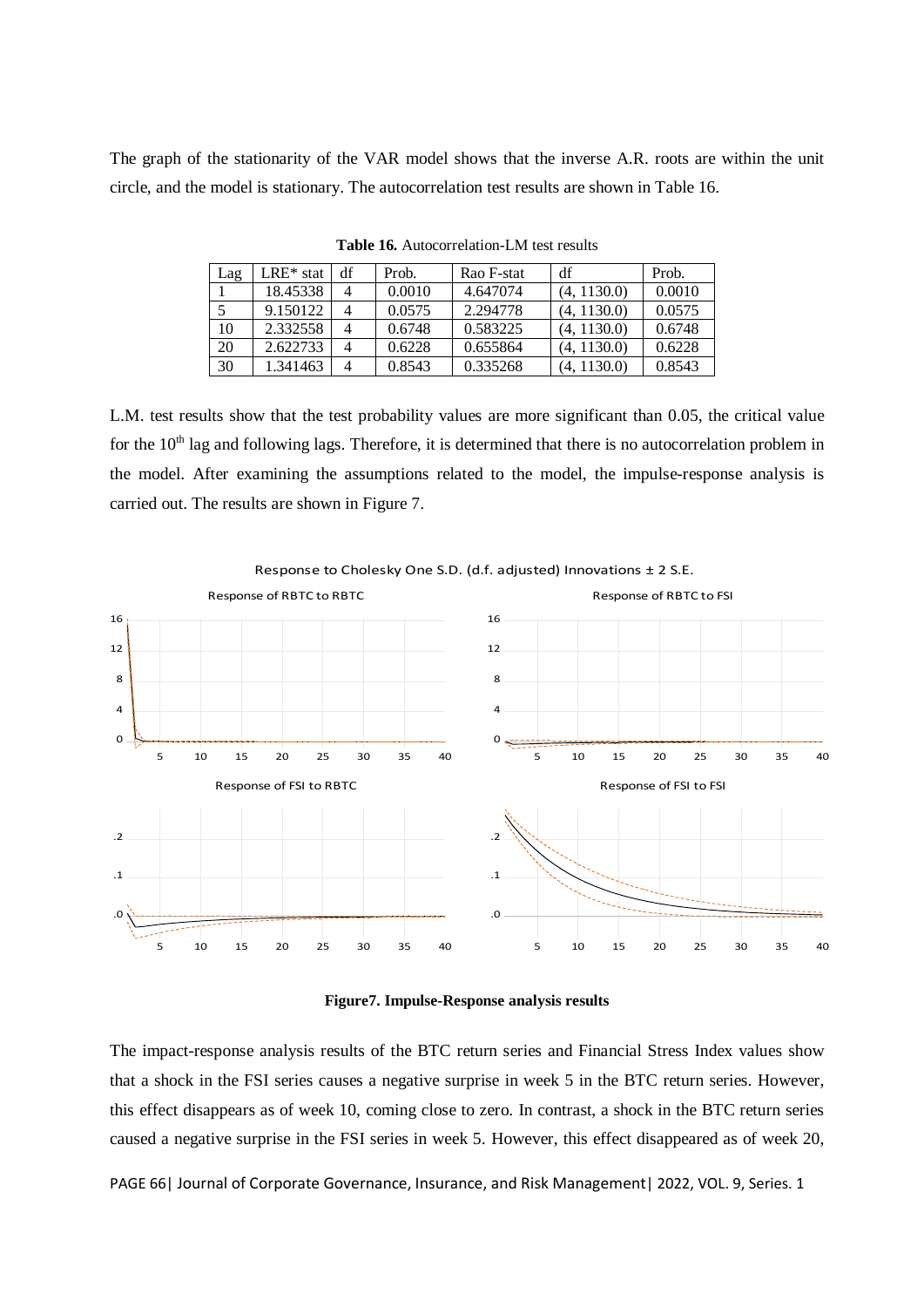coming close to zero. Therefore, it can be said that there is a longer-term effect among volatility series. Following the impulse-response analysis, the variance decomposition analysis is performed to determine what percentage of the changes in the BTC return series are caused by itself and the FSI series, and what percentage of the changes in the FSI series are caused by itself and the BTC return series. The analysis results on the BTC return series are shown in Table 17.

| <b>Period</b>  | S.E.     | <b>BTCVOL</b> | <b>FSIVOL</b> |
|----------------|----------|---------------|---------------|
| 1              | 15.37749 | 100.0000      | 0.000000      |
| $\overline{c}$ | 15.38800 | 99.95230      | 0.047705      |
| 3              | 15.39121 | 99.91166      | 0.088336      |
| $\overline{4}$ | 15.39376 | 99.87900      | 0.121005      |
| 5              | 15.39582 | 99.85277      | 0.147231      |
| 6              | 15.39747 | 99.83171      | 0.168286      |
| 7              | 15.39879 | 99.81481      | 0.185192      |
| 8              | 15.39985 | 99.80123      | 0.198766      |
| 9              | 15.40071 | 99.79033      | 0.209667      |
| 10             | 15.40139 | 99.78158      | 0.218421      |
| 11             | 15.40194 | 99.77455      | 0.225451      |
| 12             | 15.40239 | 99.76890      | 0.231097      |
| 13             | 15.40274 | 99.76437      | 0.235632      |
| 14             | 15.40303 | 99.76073      | 0.239274      |
| 15             | 15.40326 | 99.75780      | 0.242199      |
| 16             | 15.40344 | 99.75545      | 0.244548      |
| 17             | 15.40359 | 99.75356      | 0.246435      |
| 18             | 15.40371 | 99.75205      | 0.247951      |
| 19             | 15.40380 | 99.75083      | 0.249168      |
| 20             | 15.40388 | 99.74985      | 0.250146      |

**Table17.** The Results of the variance decomposition test for the BTC series

According to the variance decomposition analysis results, in the first period, all of the changes in the BTC return series are caused by itself. However, the variables outside the FSI series, in the second period, about 0.04%, were caused by the FSI series. Finally, as of the 15<sup>th</sup> period, approximately 0.24% is caused by the FSI series, and this rate was found to increase. The results of the variance decomposition test for the FSI series are shown in Table 18.

**Table18.** Results of the variance decomposition test for the FSI series

| Period | S.E.     | <b>BTC</b> | <b>FSI</b> |
|--------|----------|------------|------------|
|        | 0.263431 | 0.081786   | 99.91821   |
| 2      | 0.354224 | 0.683237   | 99.31676   |
| 3      | 0.412986 | 0.908387   | 99.09161   |
|        | 0.454719 | 1.018712   | 98.98129   |
|        | 0.485650 | 1.082806   | 98.91719   |
| 6      | 0.509135 | 1.123871   | 98.87613   |
|        | 0.527242 | 1.151857   | 98.84814   |
| 8      | 0.541347 | 1.171740   | 98.82826   |
| 9      | 0.552416 | 1.186288   | 98.81371   |
| 10     | 0.561149 | 1.197163   | 98.80284   |
| 11     | 0.568066 | 1.205424   | 98.79458   |
| 12     | 0.573561 | 1.211775   | 98.78823   |

PAGE 67| Journal of Corporate Governance, Insurance, and Risk Management | 2022, VOL. 9, Series. 1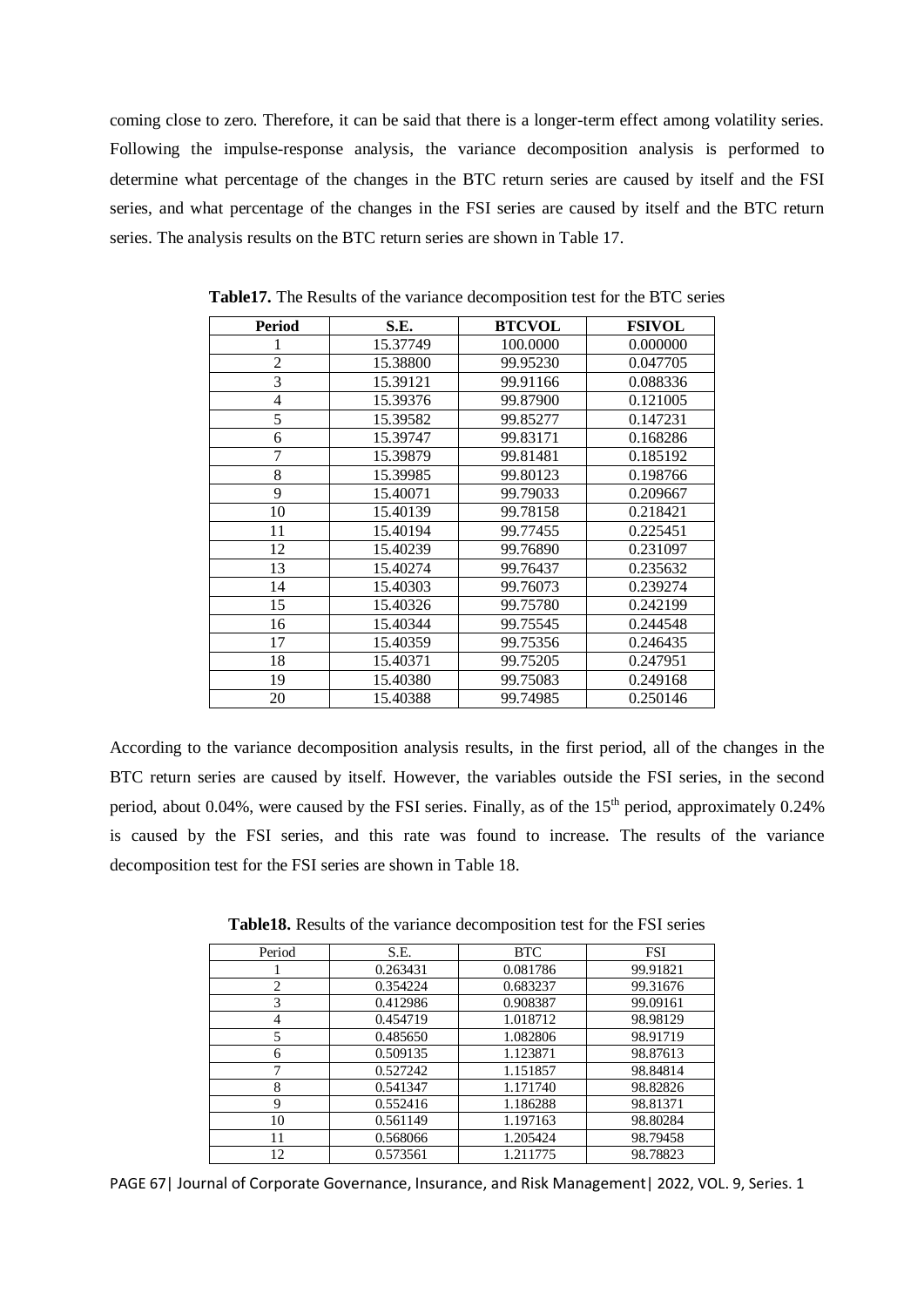| 13 | 0.577937 | 1.216703 | 98.78330 |
|----|----------|----------|----------|
| 14 | 0.581429 | 1.220555 | 98.77944 |
| 15 | 0.584218 | 1.223583 | 98.77642 |
| 16 | 0.586448 | 1.225974 | 98.77403 |
| 17 | 0.588234 | 1.227868 | 98.77213 |
| 18 | 0.589664 | 1.229373 | 98.77063 |
| 19 | 0.590811 | 1.230571 | 98.76943 |
| 20 | 0.591730 | 1.231527 | 98.76847 |

According to the results of the variance decomposition analysis of the FSI series, in the first period, 99% of the changes in the FSI series are caused by itself and the variables outside the BTC return series. In the second period, about 0.68% is caused by the BTC return series. As of the  $15<sup>th</sup>$  period, the BTC return series caused approximately 1%. This rate is found to be increasing. Therefore, it can be said that the changes in the BTC return series and FSI series are caused mainly by themselves, and the series are most affected by their shocks. By comparing the variance decomposition of the volatility series with the analysis results, it can be said that the changes in the volatility series are caused mainly by each other.

# **4. CONCLUSION**

Financial stress refers to the changes that cause disruptions in financial markets that negatively impact financial markets and the entire economy. Recent studies on financial stress show that financial stress can reflect uncertainties and unexpected shocks in markets.

PAGE 68 | Journal of Corporate Governance, Insurance, and Risk Management | 2022, VOL. 9, Series. 1 This paper aims to examine the volatility model of Bitcoin and the financial stress index for the period between the 7th of January 2011 and the 24th of December 2021. Firstly, a volatility model is employed for the series, and the most fitting volatility models are found to be GARCH (1,1) and IGARC (1,2) for the BTC and FSI series, respectively. Volatility is observed in 2011, 2013, and 2014 in the BTC series and 2020 in the FSI series. Following the forecasting of volatility for the series, residual volatility series (GARCH conditional variance series) are created for each variable through IGARCH (1,2) and GARCH (1,1) models to identify the volatility spillover among series (Nazlıoğlu et al., (2015); Jan and Jebran (2015)). Using the Diagonal VECH GARCH method, the volatility spillover between the series is examined through the series, and a positive volatility spillover effect from the FSI variable to the BTC variable was found. Then, impulse-response and variance decomposition analyses are performed on residual volatility series created for each variable. In this context, the VAR model is created first. According to the results of the impulse-response analysis performed on the VAR model, a shock in the FSI volatility series causes a negative shock at week 5 in the BTC volatility series. This effect disappears as of week 35, coming close to zero. A surprise in the BTC volatility series caused a positive shock at week 5 in the FSI volatility series. This effect disappeared as of week 30, coming close to zero. According to the results of the variance decomposition analysis performed after the impulse-response examination, it is found that the series are most affected by their shocks. Following the analyses of the volatility series, impulse-response and variance analysis analyses are performed on the BTC return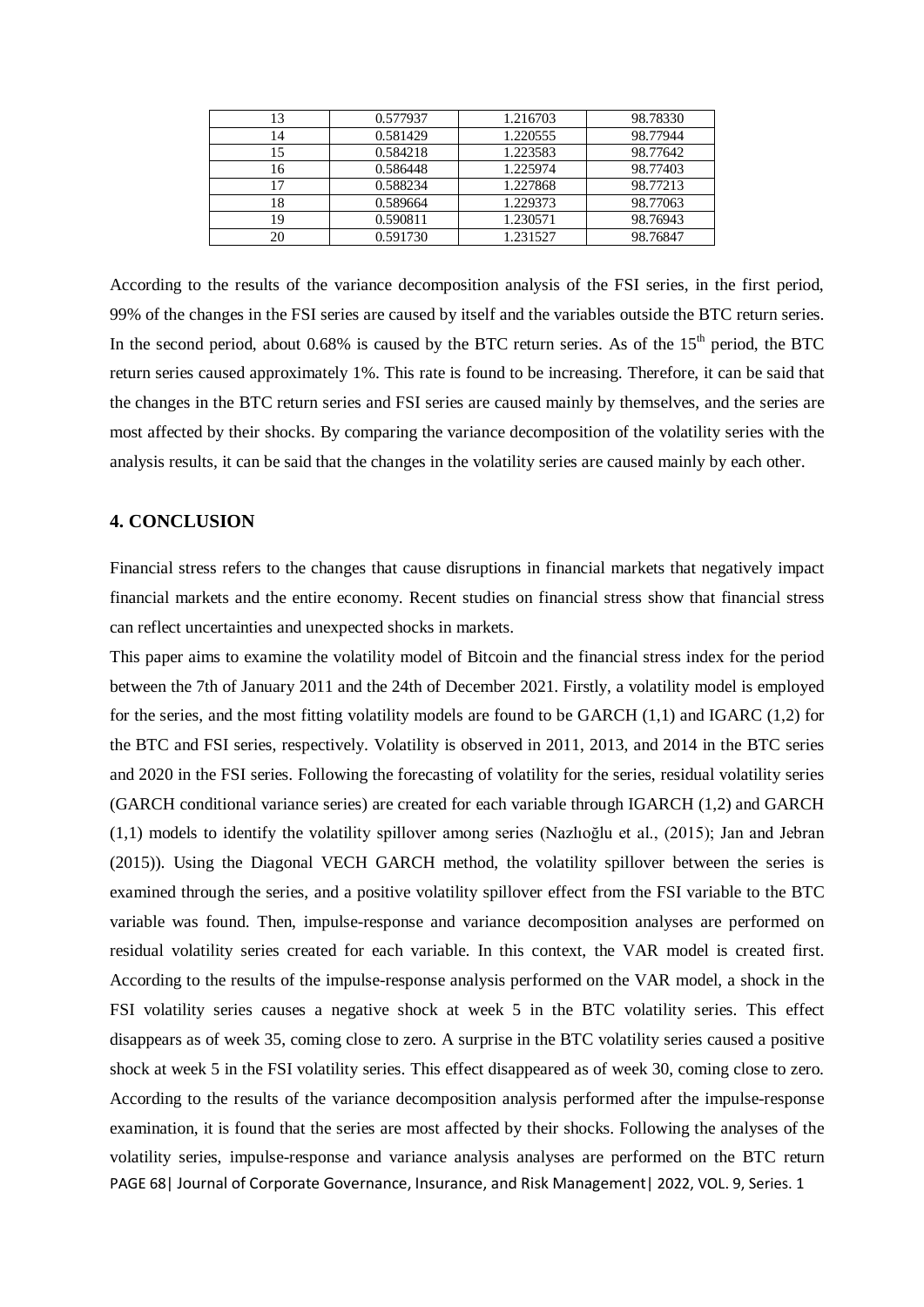series and Financial Stress Index values to render the findings comparable and supportable. Similar results are obtained with the analyses made on the volatility series.

The financial stress index and Bitcoin volatility's mutual influence show that an economic crisis may affect the cryptocurrency market, and the risks experienced in the cryptocurrency market may cause financial problems. Overall, it can be said that there is a relationship between the financial stress index and Bitcoin, and the findings are essential for investors using Bitcoin in their investment strategies, fund managers, and policymakers.

# **REFERENCES**

- Alsu, E. (2020). "Relationship between financial stress index and direct foreign investments, Portfolio investments and external debt stock: ARDL bound test" ETÜ Sentez İktisadi ve İdari Bilimler Dergisi*,* Vol.1 No.1, pp. 29-44.
- Apostolakis, N. (2016). "Spreading crisis: Evidence of financial stress spillovers in the Asian financial markets" International Review of Economics & Finance, Vol. 43, pp. 542-551.
- Apostolakis, N., Floros, C., Gkillas, K., and Wohar, M. (2021). "Financial stress, economic policy uncertainty, and oil price uncertainty" Energy Economics, Vol.104, pp. 1-18.
- Barut, A., Çam, A.V., and Kaya, E. (2016). "Finansal risk mi stress yaratır yoksa finansal stres mi finansal risk yaratır?" Yönetim ve Ekonomi Araştırmaları Dergisi, Vol.14 No.3, pp. 124-137.
- Bouri, E., Das, M., Gupta, R., and Roubaud, D. (2018). "Spillovers between Bitcoin and other assets during bear and bull markets" Applied Economics, Vol.50 No.55, pp. 5935-5949.
- Engle, R.F. and Ng, V. K. (1993). "Measuring and testing the impact of news on volatility" Journal of Finance, Vol. 48, pp. 1749-1778.
- Gil-Alana, L.A. and Abakah, E.J.A. (2021). "Financial stress spillover across Asian Countries" Review of Financial Economics, Vol.39, pp. 146-162.
- Hakkio, S.C. and W.R. Keeton (2009): "Financial stress: What is it, how can it be measured, and why does it matter?", Federal Reserve Bank of Kansas City, Economic Review, Second Quarter, pp. 5- 50.
- Jan, W. and Jebran, K. (2015). "Empirical analyses of volatility spillover from G5 Stock Markets to Karachi Stock Exchange" Pakistan Journal of Commerce and Social Sciences, Vol.9 No.3, pp. 928-939.
- Katsiampa, P., Corbet, S., and Lucey, B. (2019). "Volatility spillover effects in leading cryptocurrencies: A BEKK-MGARCH analysis" Finance Research Letters, Vol. 29, pp. 68-74.

PAGE 69| Journal of Corporate Governance, Insurance, and Risk Management| 2022, VOL. 9, Series. 1